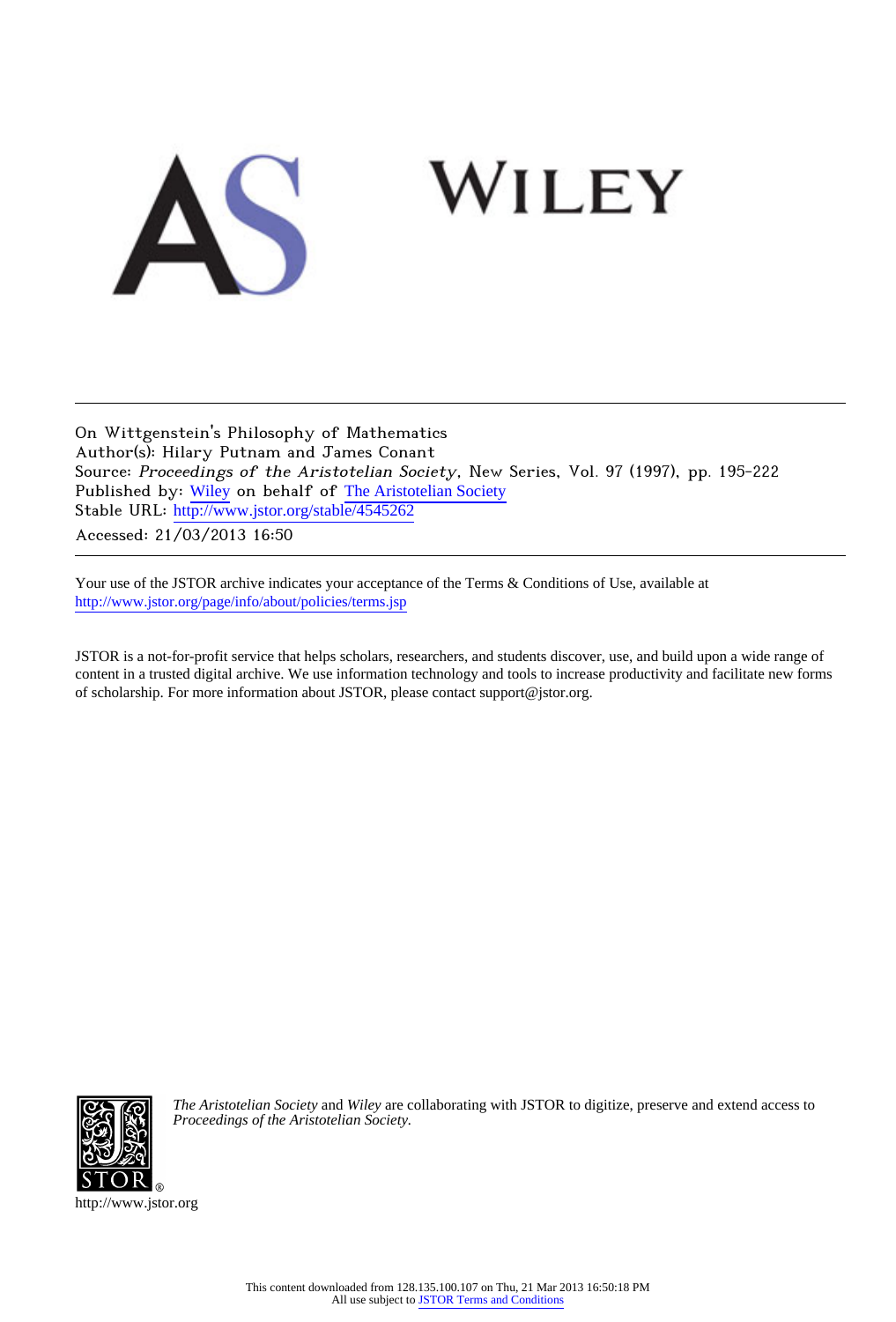## **ON WITTGENSTEIN'S PHILOSOPHY OF MATHEMATICS**

### **Hilary Putnam and James Conant**

## **II-James Conant**

**Putnam says, in his contribution to this symposium, that his Wittgenstein is neither a philosophical realist, nor a an antirealist, but only someone who is concerned to defend 'commonsense realism'.' What does that mean?** 

**The following represents an attempt to get clearer about the approach to reading Wittgenstein that Putnam recommends. I begin by canvassing a fairly standard proposal for what is involved in offering a 'realist' interpretation of Wittgenstein2 and a proposal for how to oppose such an interpretation; and I try to see why Putnam's Wittgenstein is not the one who figures in either of these proposals. I then try to underscore some of the differences between Putnam's approach to Wittgenstein and that of various other commentators by elaborating some of his suggestions concerning how to read (and how not to read) Lectures XXV and XXVI of Wittgenstein's 1939 Lectures on the Foundations of Mathematics and, in particular, Wittgenstein's enigmatic discussion in those lectures of G. H. Hardy's claim that mathematical propositions correspond to a reality'.** 

#### T

**Alternative ways of reading Wittgenstein. Simon Blackburn offers a helpful overview of what he takes to be the three different clusters of interpretations of Wittgenstein's later work that dominate 'the** 

**<sup>1.</sup> Putnam's contribution is published in Proceedings of the Aristotelian Society,**  Supplementary Volume LXX (July 1996), pp. 243-264. It, in turn, is a shortened version of **a longer paper. All subsequent unqualified references to page numbers are to the version in Proceedings of the Aristotelian Society.** 

<sup>2.</sup> When I say 'a fairly standard proposal for what is involved in offering a "realist" interpretation of Wittgenstein', I mean standard mostly among those who reject such an interpretation and prefer to read Wittgenstein a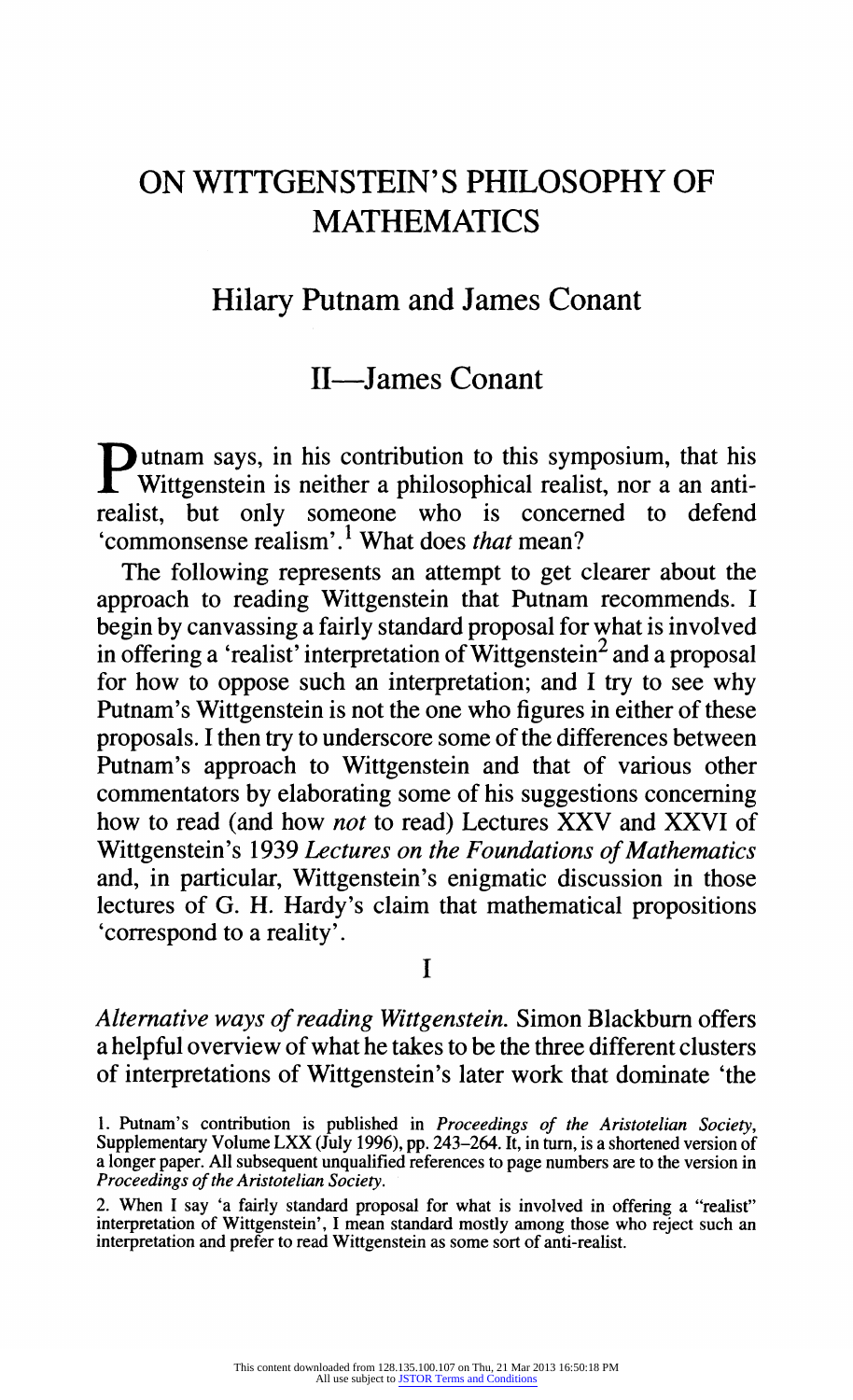**contemporary scene'.3 The first cluster-as Blackburn sum**marizes it—'makes Wittgenstein into a... "realist" of a fairly specific kind'—one who affirms that 'we need not blush to talk **about truth, facts, knowledge, and certainty' in areas such as ethics any more than in any other area in which 'realistic thought and language is perfectly in place'; the second cluster takes Wittgenstein to be committed to some sort of anti-realist (or quasi**realist) position with respect to 'areas' such as ethics;<sup>4</sup> the third **cluster insists that Wittgenstein is rightly seen as neither a realist nor an anti-realist but a quietist who eschews the resolution of philosophical problems.** 

**Blackburn seems to take these three alternatives, as he characterizes them, to exhaust the standing alternatives for interpreting Wittgenstein. Blackburn himself opts without hesitation for the second, on the grounds that the first alternative is exegetically and the third philosophically unsustainable. Of the three, the second is the option which Putnam, in his contribution to this symposium, is most clearly concerned to reject.5 Where then are we to locate Putnam's Wittgenstein on Blackburn's grid? Well, Putnam starts off by saying that his 'aim in this essay is to show that Wittgenstein's work as a whole defends commonsense realism' (p. 243), and, indeed, this fits a recent trend in Putnam's work of purporting to expound Wittgenstein while, all the while, proudly flying the banner of (something Putnam calls) realism.6 All this suggests that his interpretation falls squarely into Blackburn's first category. But later on, in his contribution to this symposium, we find a number of remarks which will seem to Blackburn to tend in a contrary direction. The following passage will suffice as a preliminary example: 'The problem with commonsense realism, many will say, is that it isn't a philosophical position at all. Wittgensteinians will agree; Wittgenstein himself tells us that it is not his intention to put forward "theses"' (p. 251). Now this would** 

<sup>&</sup>lt;sup>3</sup> Simon Blackburn, 'Review of Paul Johnston, Wittgenstein and Moral Philosophy' **(Ethics, April 1993); p. 588.** 

**<sup>4.</sup> Commentators who fall within this cluster are permitted to differ over the nice question whether Wittgenstein himself realized that he was so committed.** 

**<sup>5.</sup> I will not attempt, in what follows, to rehearse or assess Putnam's reasons for rejecting this option. My business lies elsewhere: in trying to get clearer about the option he doesn't reject.** 

**<sup>6.</sup> See, for example, chapters 12-15 of Putnam's Words and Life (Cambridge, Ma.: Harvard University Press, 1994).**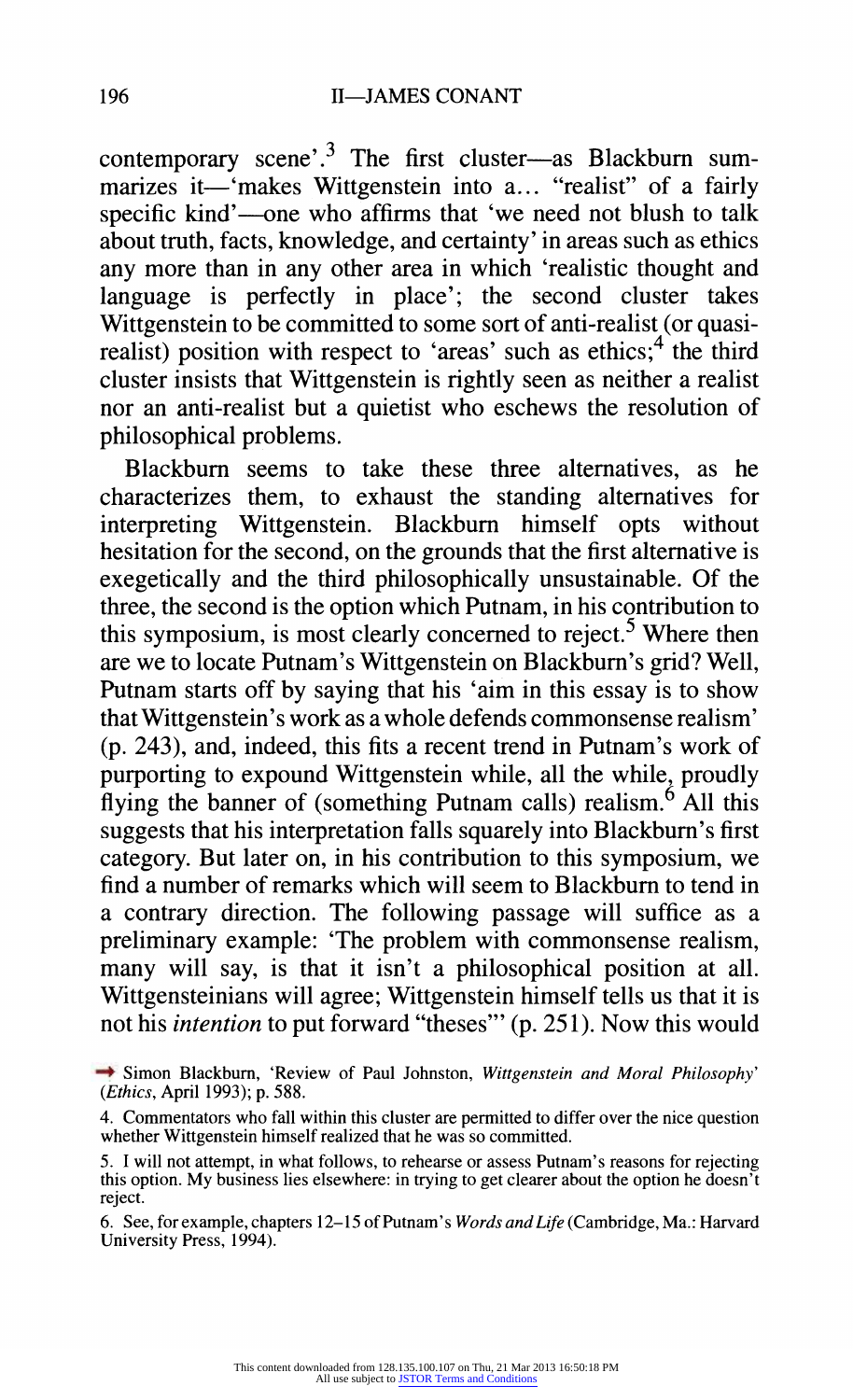**seem to smack more of Blackburn's third category: the quietist interpretation. If one accepts Blackburn's way of specifying the options for reading Wittgenstein, then the simultaneous presence in Putnam's essay of remarks of the former kind (which suggest that he opts for a 'realist' interpretation) and remarks of the latter kind (which suggest that he opts for a 'quietist' interpretation) will seem to provide grounds for concluding that Putnam does not really know who he wants his Wittgenstein to be.** 

**I shall assume otherwise. If Putnam's reading of Wittgenstein can be so easily seen not to fall neatly into any of Blackburn's three standing alternatives for how to read Wittgenstein (and, indeed, if Wittgenstein's own remarks about what he is up to, exhibit a similar irresoluteness) then, before concluding that Putnam (or Wittgenstein himself) does not know what he wants, we should take a closer look at the philosophical assumptions built into Blackburn's way of carving up the logical space of possible ways of reading of Wittgenstein.** 

#### **II**

**A kind of 'realist' Wittgenstein is not. Blackburn says that those who belong to the first category of interpreters 'make Wittgenstein**  into a "realist" of a fairly specific kind'—and he cites John **McDowell, Sabina Lovibond and Susan Hurley as exemples of commentators who make Wittgenstein into a 'realist' of this kind. Is Putnam's Wittgenstein a further example of a 'realist' of this fairly specific kind? Judging from Blackburn's preliminary characterization of the kind (as resting on the affirmation that 'we need not blush to talk about truth, facts, knowledge, and certainty' in areas such as ethics and mathematics any more than in any other area), the answer would appear to be affirmative. But, as Blackburn goes on to refine his characterization of the kind, it becomes less and less clear that this is the right answer. The crucial refinement comes when we are further told that proponents of this interpretation hold that for Wittgenstein in ethics and mathematics 'truth, knowledge, and the rest are in place as firmly and in the same way as everywhere else' [my emphasis].** 

**Let us begin by considering a Wittgenstein who at least at first**  can seem to be—and who Blackburn takes to be—a 'realist' of this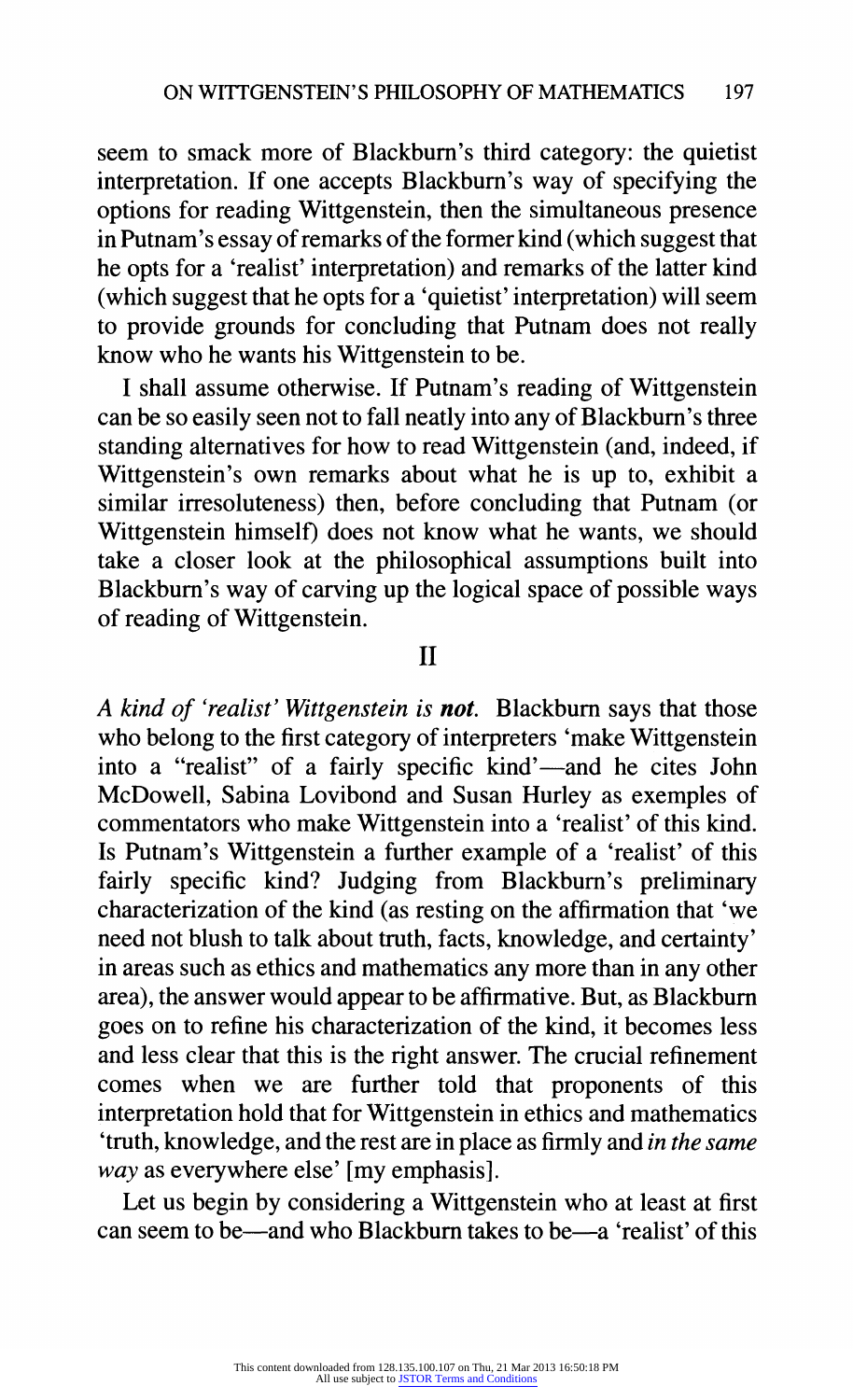**fairly specific kind: Sabina Lovibond's Wittgenstein.7 Lovibond writes:** 

**What Wittgenstein offers us... is a homogenous or 'seamless' conception of language. It is a conception free of invidious**  comparisons between different regions of discourse.... On this **view, the only legitimate role for the idea of 'reality' is that in which it is coordinated with... the metaphysically neutral idea of 'talking about something'.... It follows that 'reference to an objective reality' cannot intelligibly be set up as a target which some propositions-or rather, some utterances couched in the indicative mood-may hit, while others fall short. If something has the grammatical form of a proposition, then it is a proposition: philosophical considerations cannot discredit the way in which we classify linguistic entities for other, non-philosophical, purposes....** 

**The only way, then, in which an indicative statement can fail to**  describe reality is by *not being true*—i.e. by virtue of reality not **being as the statement declares it to be....** 

Thus Wittgenstein's view of language confirms us—provisionally, **at least-in the pre-reflective habit of treating as 'descriptive', or fact-stating, all sentences which qualify by grammatical standards as propositions. Instead of confining the descriptive function to those parts of language that deal with a natural-scientific subjectmatter, it allows that function to pervade all regions of discourse irrespective of content....** 

**Wittgenstein's view of language implicitly denies any metaphysical role to the idea of 'reality'; it denies that we can draw any intelligible distinction between those parts of assertoric discourse which do, and those which do not, genuinely describe reality.8** 

**Lovibond's Wittgenstein refuses to draw any metaphysically invidious distinctions between different regions of assertoric discourse; he takes language to be 'metaphysically homogenous'. He acknowledges that there are various dimensions along which we might distinguish regions of discourse; but he holds that all of** 

**8. Sabina Lovibond, Realism and Imagination in Ethics (Oxford: Blackwell, 1983), pp. 25- 27, 36.** 

**<sup>7.</sup> I say 'who at least atfirst can seem to be a "realist" of this fairly specific kind' because as one reads further on (than the passages quoted below) in Lovibond's book-into the portions of her book in which she attempts to account for the differences between ethical and other kinds of knowledge, and to do justice to what she takes to be the genuine insights underlying non-cognitivism about ethics (concerning which the non-cognitivist himself provides a metaphysical misconstrual)-it becomes increasing doubtful that her Wittgenstein qualifies as a 'realist' of Blackburn's 'fairly specific kind'. But, since my present business is to defend Putnam's Wittgenstein, I will confine my remarks about 'Lovibond's Wittgenstein' to the passages from her quoted below, pretending (along with Blackburn) that her Wittgenstein does so qualify and thus riding roughshod over many of the details of her elegant and nuanced reading of Wittgenstein.**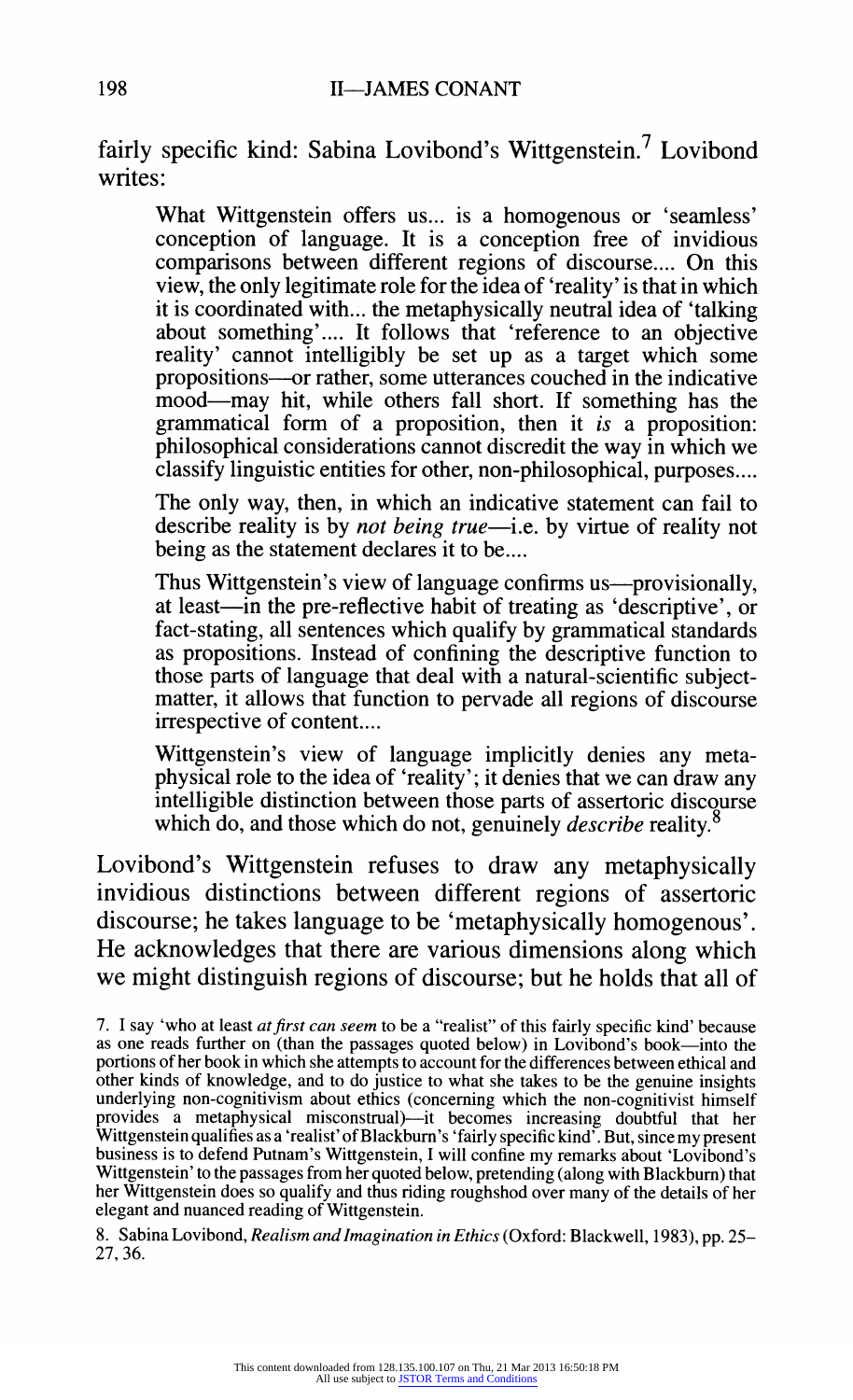**these regions stand in the same relation to reality. Each region of discourse describes or represents what is the case. Ethical discourse represents ethical features of reality, and so on. The differences between different regions of discourse lie not in how they bear on reality, but only in what they bear on. Ethical, mathematical and empirical discourse are each concerned with a different kind of feature or aspect of reality.** 

**Blackburn's response to this would seem to be: 'This is supposed to be a reading of Wittgenstein?' Here is what he says:** 

**This interpretation would be nice if there were evidence for it. Unfortunately it flies in the face of innumerable texts, and indeed of the whole spirit of the later Wittgenstein. Far from finding a fundamental identity in our different assertoric activities, Wittgenstein wants to force the difference between different 'language games' right down our throats. He is constantly suggesting that underneath asuperficial similarity of linguistic form there is a deep difference of function. There is no area he**  considered in the later work where this approach is not found.

**Blackburn evidently has trouble taking what he calls a 'realist' interpretation seriously as a reading of Wittgenstein. What is the source of his incredulity? Here are two things Blackburn says about Wittgenstein: (1) he constantly wants to force the difference between different language games right down our throats, and (2) he is constantly suggesting that undemeath a superficial similarity of linguistic form there is a deep difference of function. He notices remarks of Lovibond's which appear to deny (2), 10 and he thus takes her to be concerned to deny (1) as well. With respect to the generic denial of( 1), he seems to me to be quite mistaken about Lovibond;11 but with respect to the denial of (2), Blackburn does have his finger on a substantive difference between himself and Lovibond-a difference that is made all the sharper by the (unnecessarily) extreme terms in which Lovibond expresses her denial of (2).** 

**<sup>9.</sup> Blackburn, op. cit., p. 589.** 

**<sup>10.</sup> Remarks such as 'the descriptive function pervades all regions of discourse irrespective of content'.** 

**<sup>11.</sup> In so far as it is important to Blackburn to claim that a 'realist' reading of Wittgenstein fails to acknowledge that 'Wittgenstein wants to force the difference between different "language games" right down our throats', it is by no means clear that Lovibond's Wittgenstein can furnish an example of what Blackburn wants to call a 'realist'. For her Wittgenstein is as interested as Blackburn's is in the difference between different 'language games', but locates the source of the differences in a different place (namely, in what Lovibond calls 'differences in relationships of intellectual authority').**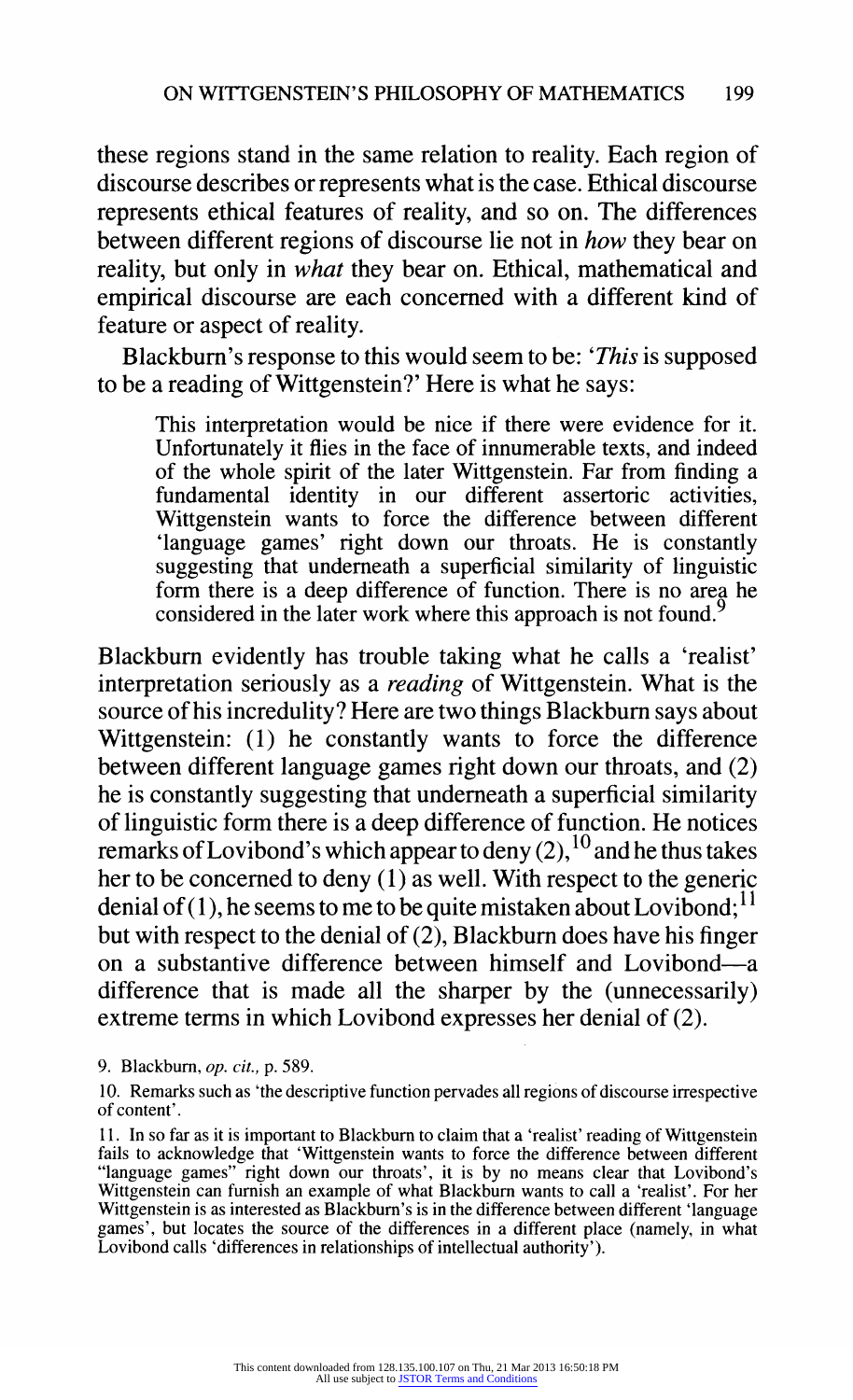**In her eagerness to deny (2), Lovibond allows herself to wander into formulations of the doctrine she attributes to Wittgenstein which are very difficult to sustain exegetically. The clash between what Wittgenstein himself says and what she says on his behalf is perhaps most evident in her attribution to Wittgenstein of the principle that 'if something has the grammatical form of a proposition, then it is a proposition' .12 Wittgenstein, on Lovibond's reading of him, would seem to be positively hostile to the idea that there could so much as be a significant philosophical task which consists in the investigation of whether, in a given case, an indicative sentence which appears to be a proposition is only misleadingly of that appearance. More to our present purpose, he would seem to be equally hostile to the idea that there could be a significant philosophical task which consists in the investigation of whether, in a given case, a proposition which appears to be of a particular sort**say, for example, a description-is only misleadingly of that **appearance. 13 Yet, if any credence is to be lent to Wittgenstein's own descriptions of what he is up to, the prosecution of these twin philosophical tasks would appear to form the central business of the better part of his corpus (both early and late). Hence Blackburn's**  incredulity. The first of these tasks is summarized in §464 of **Philosophical Investigations: 'My aim is: to teach you to pass from a piece of disguised nonsense to something that is patent nonsense.' In so far as this is Wittgenstein's professed aim in philosophy, it is arguable that no principle is more basic to his philosophical practice than the negation of the one which Lovibond ascribes to him: not everything which appears to be a proposition is one. 14 Allusions to the second task can be found in Wittgenstein's warnings to his reader against mistaking a certain sort of proposition 'whose form makes it look like an empirical proposition' for an empirical proposition, or against construing the grammar of a certain sort of expression 'on the model of "object and designation"' .15 Arguably the second most basic principle to Wittgenstein' sphilosophical practice might be put** 

**<sup>12.</sup> Lovibond, op. cit., p. 26.** 

**<sup>13.</sup> This shortcoming of Lovibond's reading of Wittgenstein is discussed by Cora Diamond in her article 'Wittgenstein, Mathematics and Ethics' (in The Cambridge Companion to Wittgenstein, edited by Hans Sluga and David Stem, Cambridge University Press: Cambridge, 1997). Throughout the remainder of this essay, I am indebted to this article and to conversations with Cora Diamond on these topics.** 

<sup>14.</sup> See, for example, *Philosophical Investigations*, §520.

<sup>15.</sup> As in §251 and §293 respectively of *Philosophical Investigations*.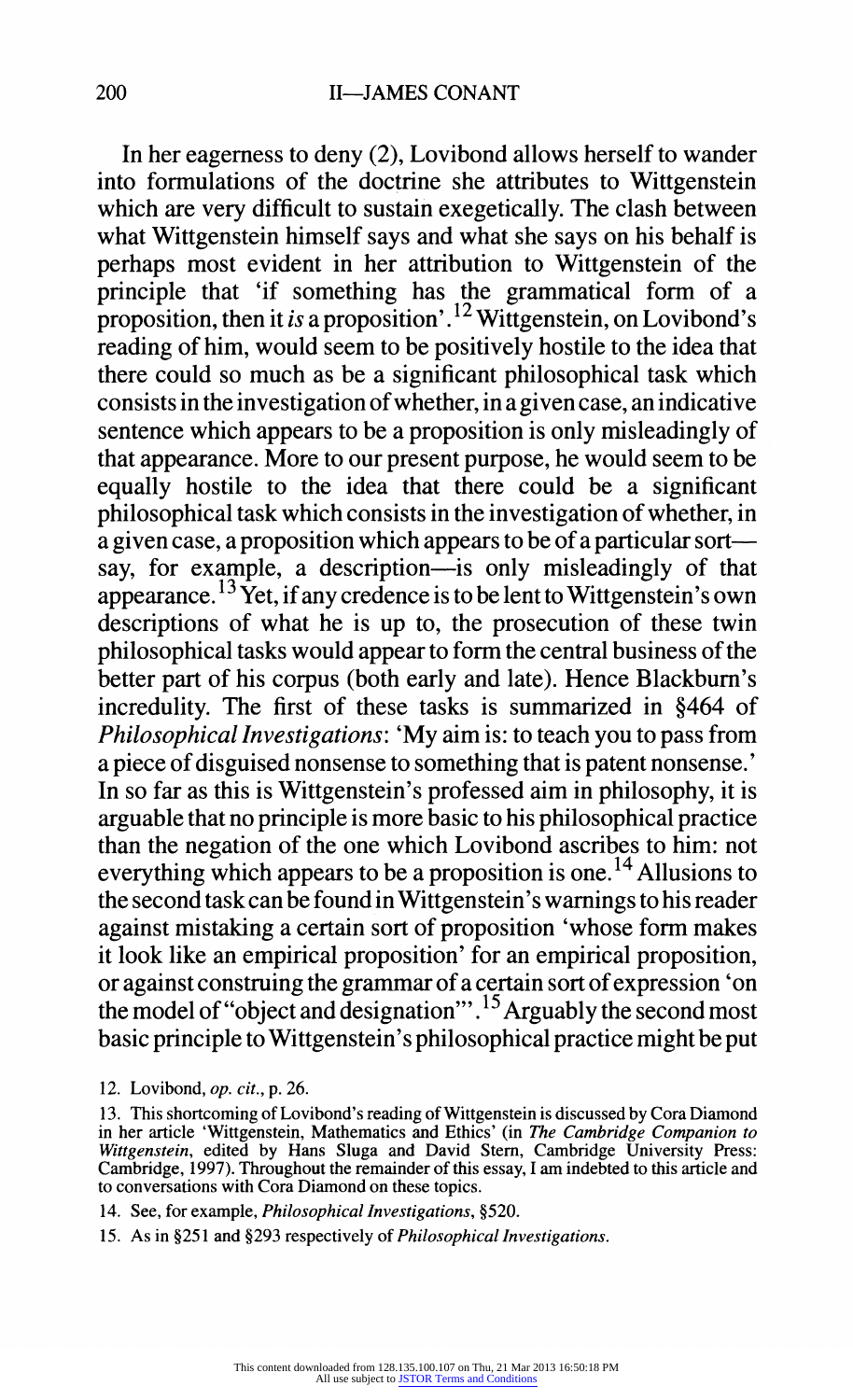**somewhat tendentiously as follows: not every proposition which appears to be a description is one.** 

**In so far as Lovibond's formulations tend towards denying that Wittgenstein holds to either of these principles, it is difficult not to sympathize with Blackburn's sense that what we are being offered is no longer a reading of Wittgenstein. For Wittgenstein is constantly concerned to show us how we can be misled by the similarities of grammatical appearance between empirical propositions, on the one hand, and ethical or mathematical or psychological propositions, on the other; and how these superficial similarities hide from us the distinctive kind of relation each of these latter kinds of proposition bears to reality. His point is not that we cannot use the word 'description' to encompass all of these different cases.16 But that we will mislead ourselves if we suppose that, among all these diverse sorts of proposition, there runs some common thread which is usefully characterized as the descriptive function.17** 

**One hint as to why Lovibond might feel wedded to the claim that it is Wittgenstein's view that 'the descriptive function pervades all regions of discourse' emerges in her characterization of what she takes the alternative to her own reading of Wittgenstein to be. She does not see how to allow for the passages in Wittgenstein's work which run contrary to her reading without ascribing to Wittgenstein a conception of reality that she justly feels he would wish to set himself against: a conception of reality as a target ('a target which some propositions-or rather, some utterances**  couched in the indicative mood—may hit, while others fall short'). **She appears to think that the alternative to (what she calls) 'a homogenous view of language' must be such a conception: a conception which assigns (what she calls) 'a metaphysical role to the idea of "reality"'-so that any reading of Wittgenstein which denies that he holds the principle she ascribes to him (that everything which appears to be a description is one) thereby ascribes to him an intention of seeking to rank sentences into those that are metaphysically first-class (and really do represent things** 

17. See, for example, *Philosophical Investigations*, §24 ('think how many different kinds of thing are called "description"'), and §§290-291 ('the word "describe" tricks us here').

**<sup>16.</sup> This is what is 'somewhat tendentious' about my formulation of the second most basic principle to Wittgenstein's philosophical practice: it makes it seem as if his concern were to legislate how to use the word 'description'.**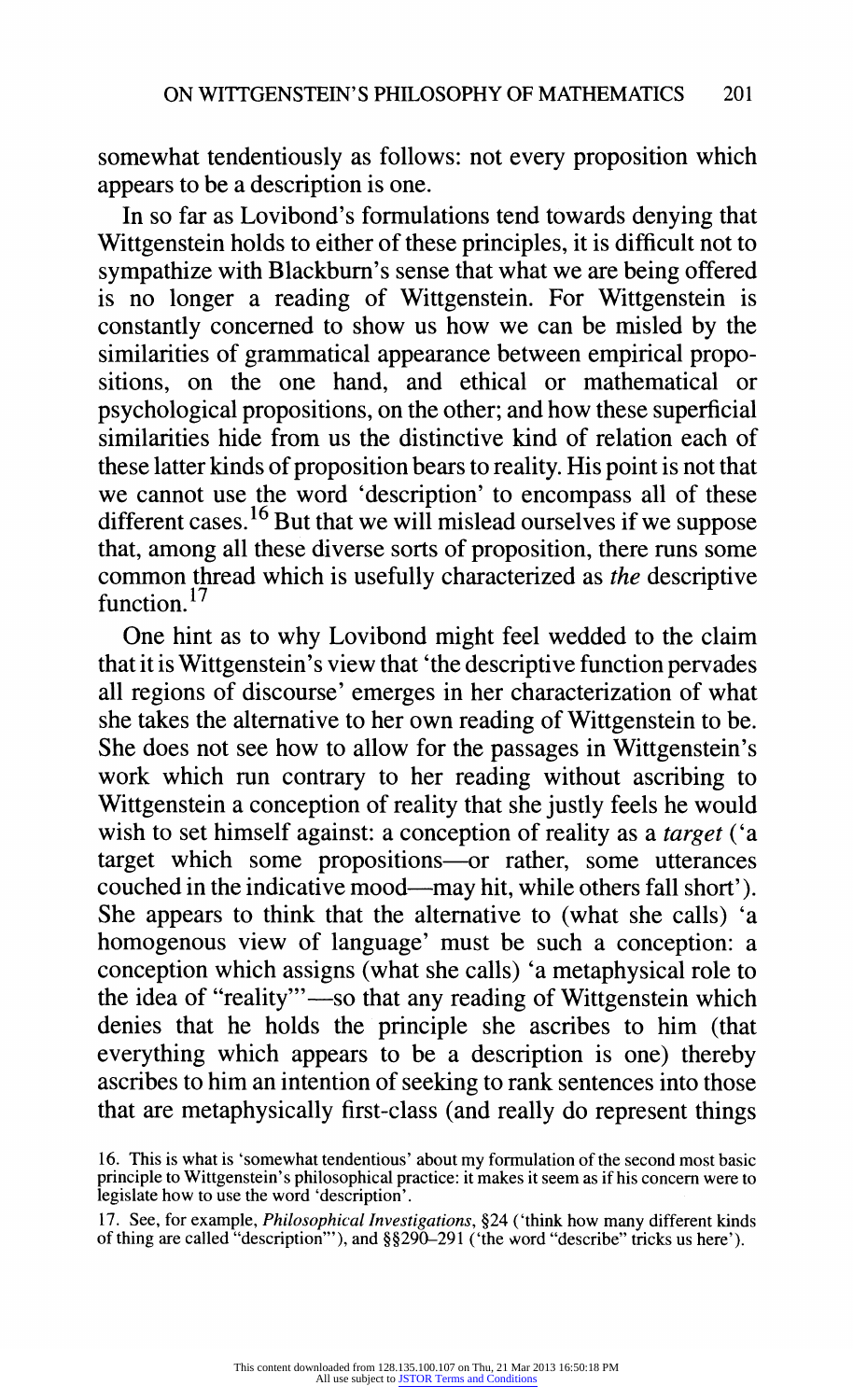**as they are) and those that are metaphysically second-class (and**  purport to—but do not really—represent things as they are).

**Locating where Putnam's Wittgenstein stands in regard to the disagreement between Lovibond and Blackburn is a tricky matter. To the extent that Blackburn is merely concerned to affirm that Wittgenstein does indeed hold to his two 'basic principles' (enunciated in the preceding paragraph but two), Putnam will want to side with Blackburn. But there is something in Lovibond's 'realism' which Putnam wants, nevertheless, to try to hang on tothe idea that ethical and mathematical propositions are bona fide instances of assertoric discourse: ethical and mathematical thought represent forms of reflection that are as fully governed by norms of truth and validity as any other form of cognitive activity. But he is not friendly to the idea that, in order safeguard the cognitive credentials of ethics or mathematics, one must therefore suppose that ethical or mathematical thought bears on reality in the same way as ordinary empirical thought; so that, in order to safeguard talk of the truth of propositions such as 'it is wrong to break a promise' or '2+2=4', one must suppose that, like ordinary empirical propositions, such propositions, in each sort of case, 'describe' their own peculiar sort of state of affairs. There is an assumption at work here that Putnam wants to reject-one which underlies Blackburn's**  way of distinguishing 'realism' and anti-realism'—the assumption **that there are just two ways to go: either (i) we accept a general philosophical account of the relation between language and reality according to which all indicative sentences are to be classified equally as 'descriptions of reality'; or (ii) we accept an alternative philosophical account of the relation between language and reality which rests on a metaphysically-grounded distinction between those sentences which do genuinely describe reality (and whose cognitive credentials are therefore to be taken at face value) and those which merely purport to describe reality (and whose claims to truth are therefore to be taken as chimerical).** 

#### **III**

**A kind of 'anti-realist' Wittgenstein is not. Putnam's interpretation clearly does not qualify as 'realist' in Blackburn's ('fairly specific') sense, in so far as it explicitly repudiates a central tenet of that realism-that language is (as Lovibond puts it) 'metaphysically**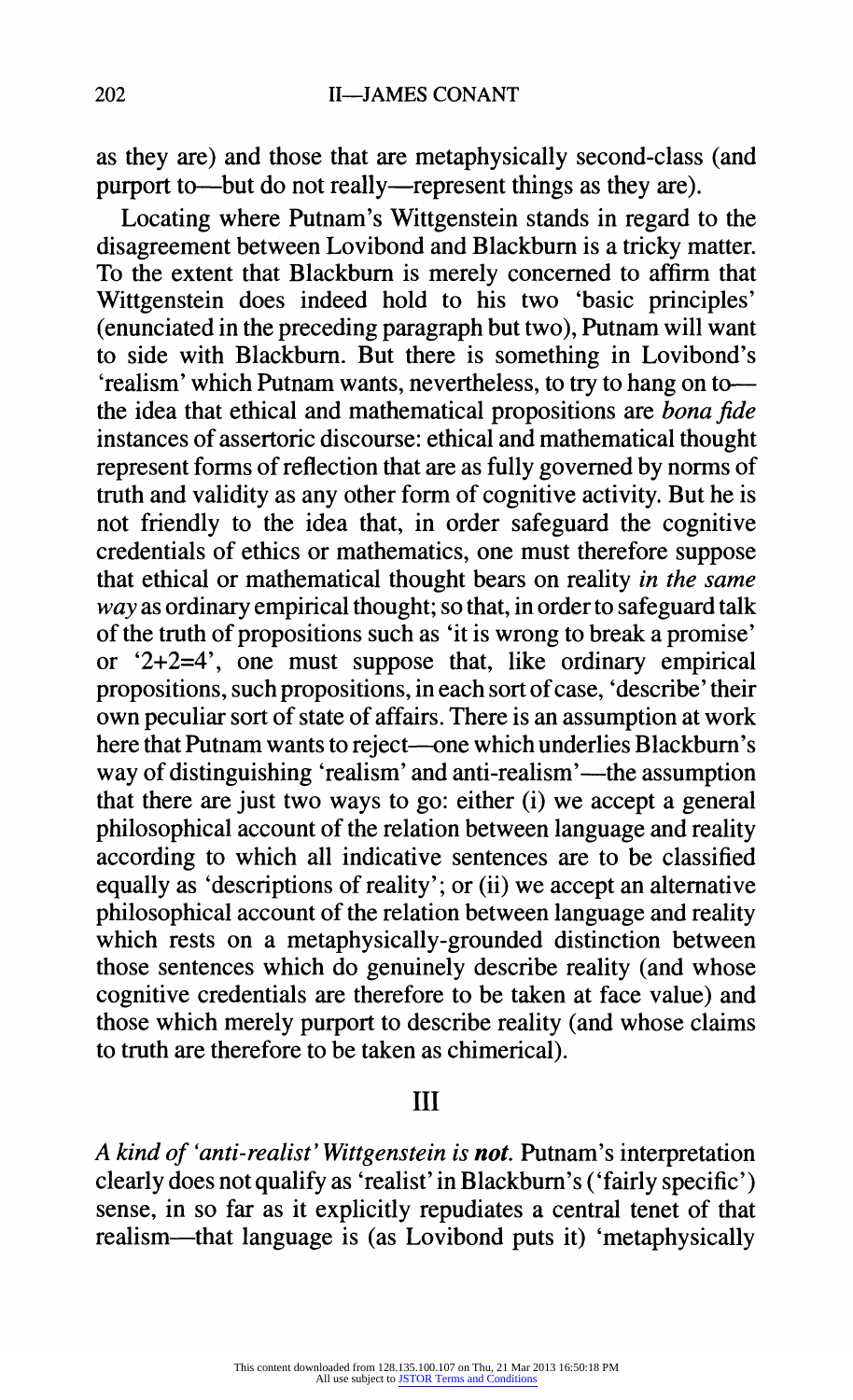**homogenous', that in ethics and mathematics (as Blackburn puts it) 'truth, knowledge, and the rest are in place in the same way as everywhere else'. This repudiation can be found in a passage such as the following:** 

**The problem in all of these cases... is that we wish to impose a pattern of what it is to be true, a pattern devised largely from the successes of the physical science, on all of our discourse.... In contrast, the Wittgensteinian strategy, I believe, is to argue that while there is such a thing as correctness in ethics... [and] in mathematics, the way to understand that is not by trying to model it on the ways in which we get things right in physics, but by trying to understand the life we lead with our concepts in each of these distinct areas. The problems in the philosophy of mathematics are not precisely the same as the problems in metaethics... because the way the concepts work is not the same in these different areas, but what drives the sense that there is a problem-a problem which calls for either a 'skeptical solution' or an absurd metaphysicscan be the very same preconceptions about what 'genuine' truth, or 'genuine' reference must look like. (pp. 262-4)** 

**Putnam's Wittgenstein denies here precisely what Blackburn's 'realist' is most concerned to affirm: that the kind of relation propositions bear to reality conforms throughout all regions of assertoric discourse to a single pattern. Putnam insists rather that in ethics, in mathematics, and in physics 'the way the concepts work is not the same', and that the avoidance of philosophical confusion concerning the differences between such concepts can be won only at the cost of a painstaking philosophical labour of 'trying to understand the life we lead with our concepts in each of these distinct areas'. Putnam's Wittgenstein thus shares with the Wittgenstein who figures in Blackburn's second cluster of interpretations a commitment to the following two ideas: (1) that superficial similarities of linguistic form can mask profound differences in function; (2) that we must come to understand these differences if we are to avoid being misled, in our philosophizing, by them.** 

**To see where the differences lie between Putnam's and Blackburn's preferred ways of refusing (what Blackburn calls) 'realism', consider how Blackburn characterizes the philosophical morals which he thinks are to be drawn from Wittgenstein's efforts**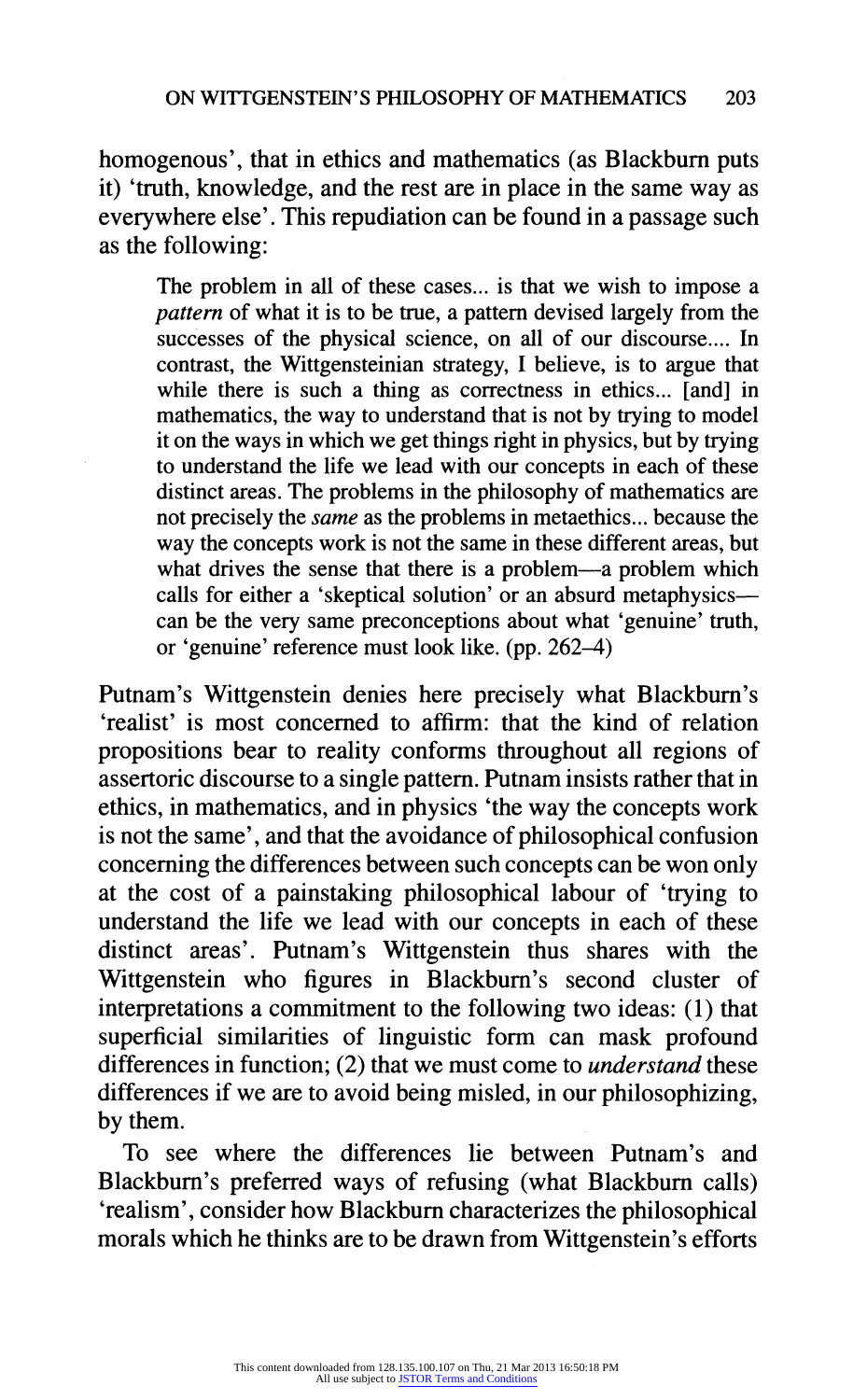**'to force the difference between different "language-games" right down our throats':** 

**[Wittgenstein] is constantly suggesting that underneath a superficial similarity of linguistic form there is a deep difference of function. There is no area he considered in the later work where this approach is not found. Philosophical statements are not what they appear; they are rules of grammar. Mathematical statements are often not what they appear; they do not have the use of statements but of rules. Apparent self-descriptions are not what they appear; avowals are forms of self-expression. Statements attributing consciousness to others, or describing acts as voluntary, have the use of expressions of attitude. Ethical and aesthetic and theological assertions are not what they appear; the form of life in which they are found is not that of describing how the world is but of reacting emotionally to it.** 

**Bully for Wittgenstein, say I. But now remember too that 'philosophy leaves everything as it is.' So can we continue to talk of truth, fact, knowledge, and the rest in these non-descriptive areas without blushing? It seems a good question, and I do not think Wittgenstein ever confronted it squarely. His answer is going to be that we can, but it is not at all plain how he gets to it, for the difference of activity he harps on is introduced precisely by contrast with describing and representing the way of the world, and those are the activities that most obviously must conform to norms of truth and fact. Wittgenstein seems to leave unfinished business.... The business would be understanding how ejaculations, express**ions of emotion, rules, and the rest can properly don the garb of **assertions in the first place.18** 

**There are two tendencies at play in how Blackburn characterizes what emerges from Wittgenstein's grammatical investigations which Putnam is bound to regard as unfaithful to Wittgenstein.** 

**The first is a tendency to characterize non-descriptive forms of linguistic activity so that (in refusing to assimilate them to the category of descriptions) one assimilates them instead to some nondiscursive category-so that they no longer seem to qualify even as regions of assertoric discourse. Blackburn does not say-as**  Wittgenstein is forever saying—that it helps to mitigate certain **puzzling features of a given language-game if one compares (an aspect of) what one is doing in thus using language with certain non-linguistic forms of behaviour. Blackburn suggests rather that what Wittgenstein is concerned to claim is that certain forms of** 

**18. Blackburn, op. cit., p. 589.**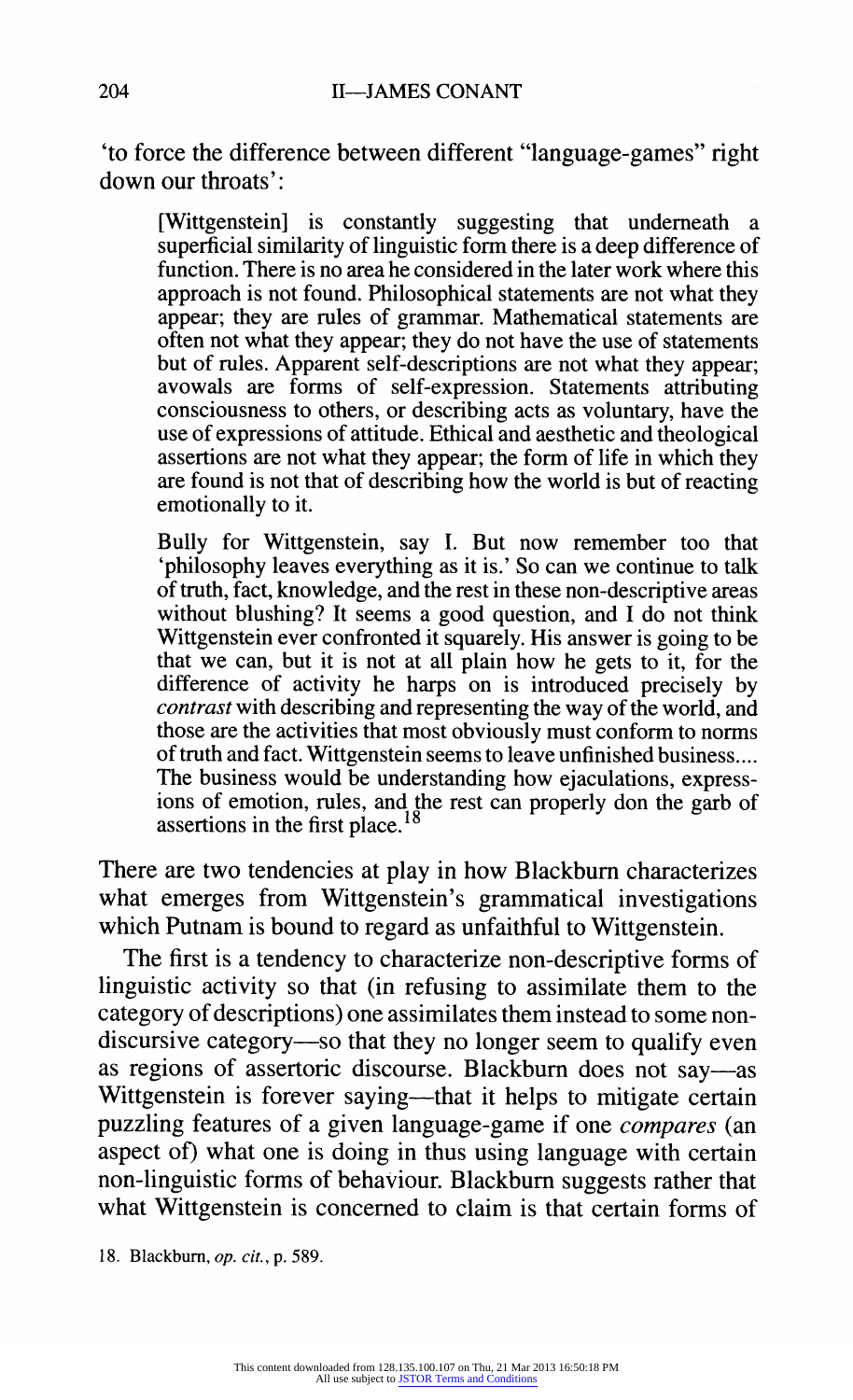**words that appear to be descriptions are (not only not descriptions, but) not even, in any obvious sense, assertions at all-what they really are is, mere ejaculations, or mere expressions of feeling, or mere forms of emotional reaction. If one thinks this is what Wittgenstein is saying, then one is bound to think that he left unfinished philosophical business (namely, the business of addressing the question: how can one 'continue to talk of truth, fact, knowledge, and the rest' in connection with mere ejaculations or sub-cognitive emotional reactions or other bits of intrinsically nonassertoric behaviour?). Such a characterization of these (nondescriptive) regions of discourse invites us to conceive of them as being, in the first instance, utterly without connection to those regions of our discourse that most obviously do conform to norms of truth and fact, and hence threatens to render them no longer regions of discourse at all. Once this threat is realized, any subsequent rescue attempt (which allows one to continue to speak along with the vulgar of truth, fact, knowledge, and the rest in connection with these 'regions') comes too late. It will amount to nothing more than an attempt to show how various forms of nonassertoric linguistic behaviour can (as Blackburn puts it) 'don the garb of assertions', while remaining in substance, underneath the misleading outward garb, a wholly distinct kind of performanceone that falls outside the game of truth and falsity altogether.** 

**The second of the two tendencies (at play in how Blackburn characterizes what emerges from Wittgenstein's grammatical investigations) is a tendency to set-up a single overarching contrast: on the one hand, there is language which 'describes and represents the way of the world', and, on the other hand, there is all this other stuff-and then examples follow, such as mere ejaculations, mere forms of emotional reaction, etc. A general positive characterization of 'all this other stuff' is thereby insinuated through the character of the examples. The bulk of this other stuff looks as if it could be summed up in some single heading such as 'all this merely expressive stuff'. It then looks as if there is a single outstanding philosophical question: how can talk of truth, knowledge and the rest gain a foothold with respect to this latter sort of (merely expressive) stuff. So we appear to have an obligation to look for the story which answers this question (and it can seem as if Wittgenstein has inexcusably evaded this obligation).**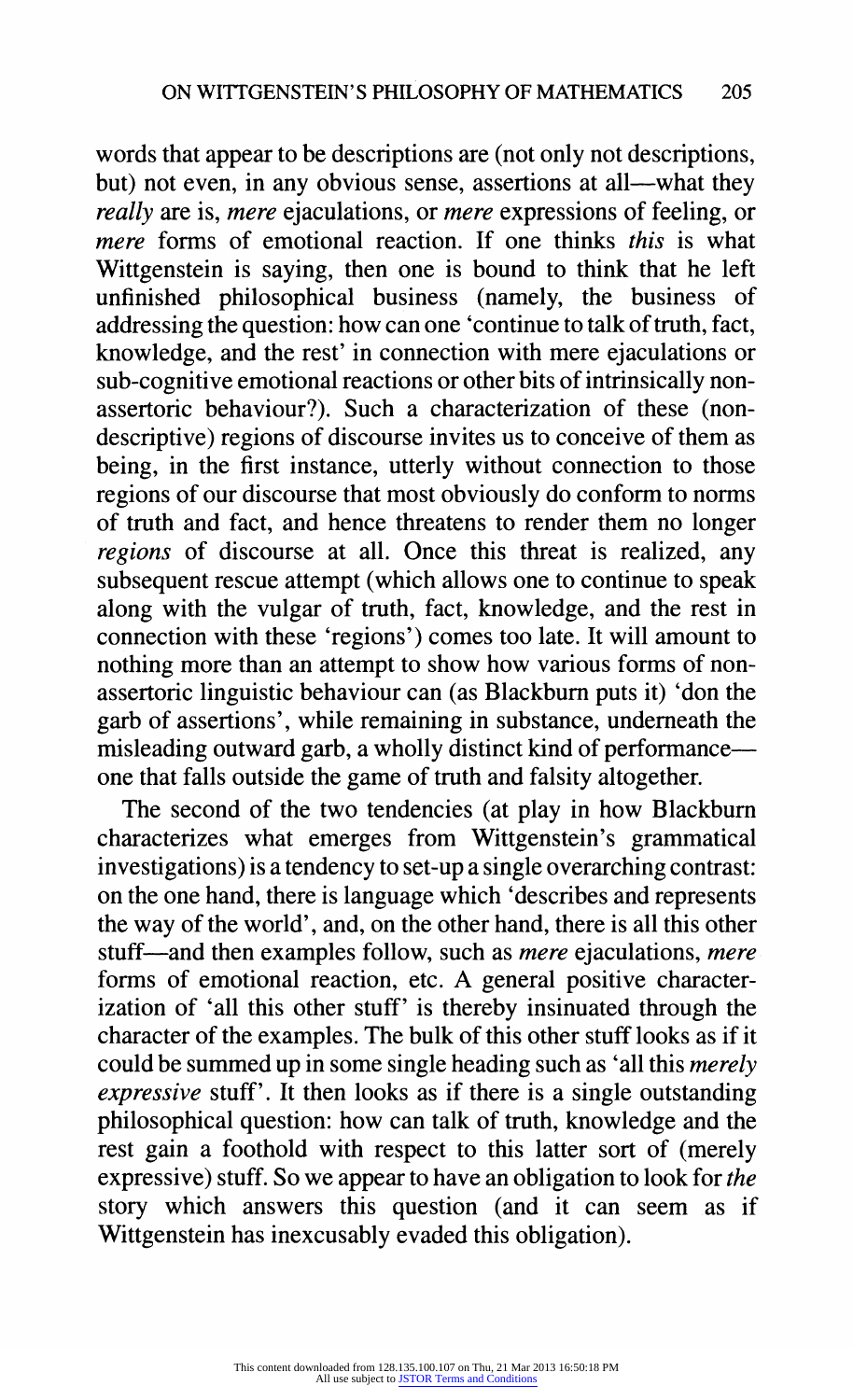**The differences Wittgenstein seeks to teach are not (as Blackburn tends to suggest) primarily ones that obtain between one central kind of statement (namely descriptive statements) and the rest of language, but, more often than not, ones that obtain within the very broad category of uses of language that are not primarily concerned with representing or describing the world. Where Blackburn seeks to erect a single broad (non-descriptive) category and pose a single question about all of the cases which fall under it ('how do these sorts of proposition all manage to don the garb of assertions?'), Wittgenstein is concerned to show us how different the various cases which fall under this category are from each other. If one looks at what Wittgenstein has to say about the examples which Blackburn himself adduces-avowals, mathematical theorems, ethical statements-it is evident that he thinks that each of these regions of discourse has its own distinctive grammar, and that precisely what confuses us is our tendency to run these cases together with each other (as well as with ordinary empirical statements). Each of these non-descriptive regions, according to Wittgenstein, is caught up in the business of speaking truth in a different way. The anti-realist's determination to find the story (about how all these regions of our discourse are to be brought within the scope of a single contrast with empirical description) is thus identified by Wittgenstein as being as great a source of mischief as the determination of (what Blackburn calls) the 'realist' to find a single overarching story about how each sort of proposition corresponds to its own region of reality.** 

#### **IV**

**A preliminary example: avowals. To further see the difference between Blackburn's and Putnam's Wittgensteins, it will help to**  explore for a moment a preliminary example—one that Blackburn **himself adduces, that of avowals.** 

**Wittgenstein's interest in avowals rests exclusively on an interest in dispelling the philosophical puzzlement occasioned by certain features of avowals. One such feature is that they possess firstperson authority. If we take this authority to be continuous with the**  sort of authority that ordinary empirical reports possess-yet somehow extraordinarily less corrigible —we are bound to become **puzzled. Wittgenstein suggests that, if we wish to understand the**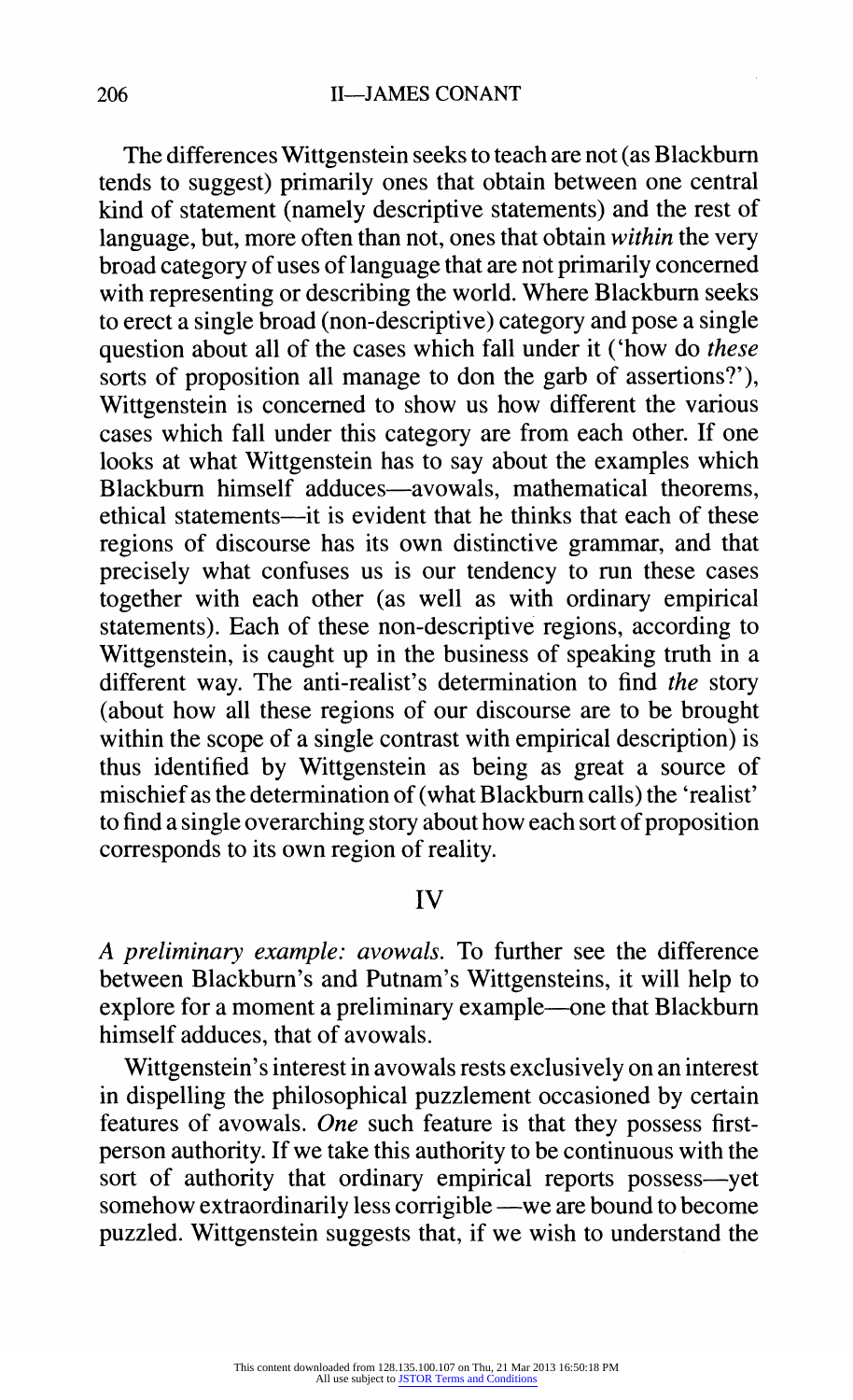**nature of the authority of avowals, we do well to consider the sort of (internal) relation that obtains between a smile and the joy which the smile expresses, and then to consider the way in which linguistic avowals often play the same sort of expressive role in our lives that such pre-linguistic non-verbal forms of behaviour, such as smiles, play. The point of the comparison is to bring out the expressive dimension of avowals (because it is partly a neglect of that dimension, Wittgenstein thinks, that renders the phenomenon of first-person authority puzzling).** 

**The point of such a comparison however is not thereby to strip avowals of their assertoric dimension. If one sees non-descriptive uses of language as being simply a form of non-assertoric languageuse, one will obscure from view how such uses of language interweave with those regions of our discourse that most obviously do conform to norms of truth and fact. When I say 'I am happy', I am expressing my happiness through a linguistic mode of behaviour. But such an utterance cannot simply be equated with a cry of joy. For when I say 'I am happy' there is something which is my telling the truth with respect to this matter. If I say 'I am happy', I issue an inference-license, and you may now say of me 'He is happy'; and what you say of me, assuming I am telling the truth, will be true. The grammatical and logical relations that obtain between my statement and yours cannot obtain between a non**assertoric bit of behaviour and a statement-say, between my smile **or my cry of joy and your saying of me 'He is happy'. A smile or a cry of joy is neither true nor false, whereas an avowal is. The philosophical difficulty here, on Wittgenstein's view, lies in obtaining a perspicuous overview of the interplay between the various functions of avowals (among which are its expressive and assertoric functions).** 

**Blackburn is certainly right that Wittgenstein thinks that the linguistic form of avowals masks their expressive function. Blackburn's formula for reading Wittgenstein, however, tends in the direction of hearing him say that philosophical clarity is achieved by simply exchanging one understanding of the function of avowals for another. The function of a bit of language is not only not simply what it appears to be; according to Blackburn's Wittgenstein, it is in reality not at all what it appears to be. The function of a bit of language is rather to be identified with that function which is masked by its linguistic form. Putnam's formula**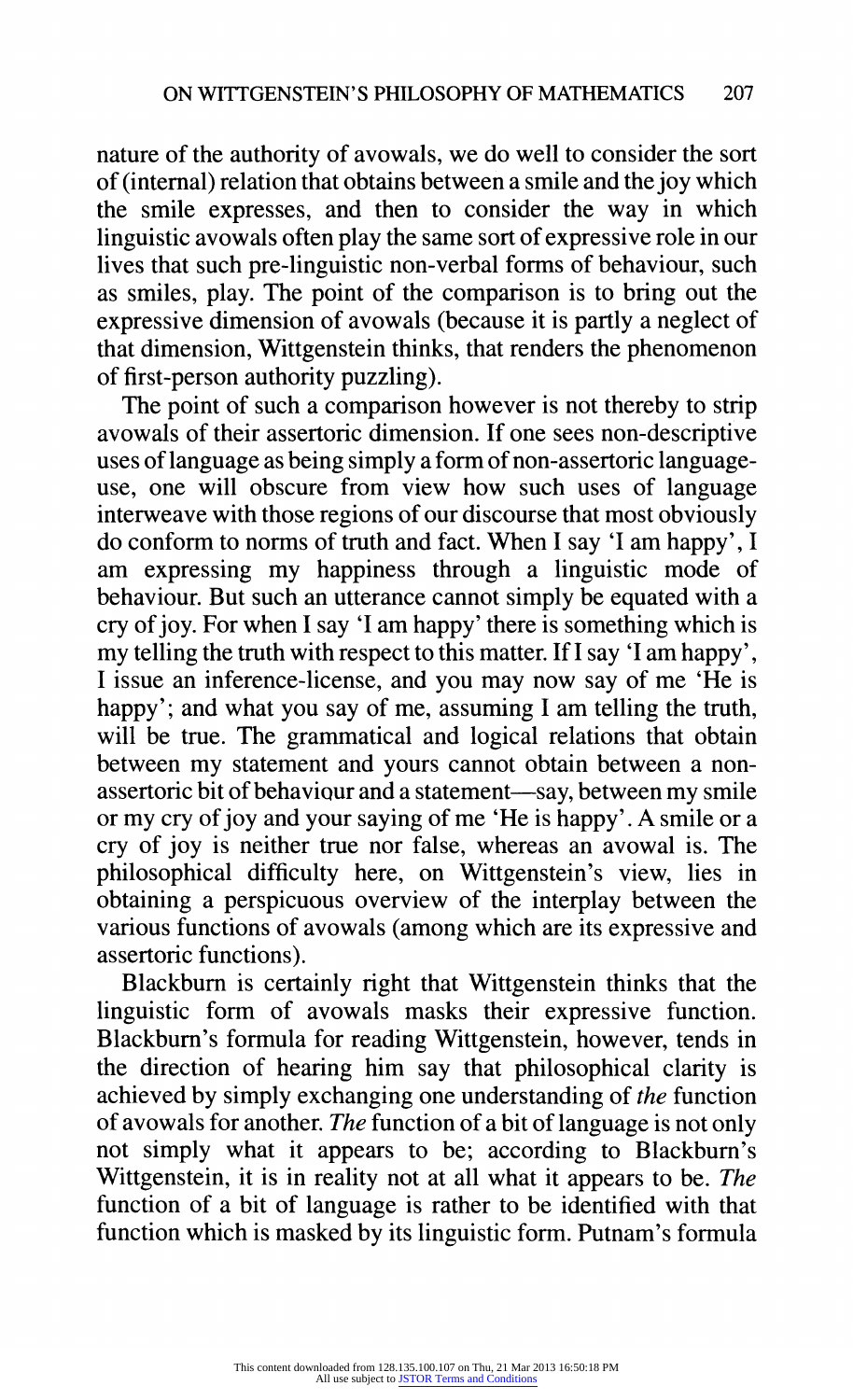**for reading Wittgenstein rests on trying to bring out how much philosophical trouble we get into when we start talking about 'the function of a bit of language'. Those language-games which puzzle us most when we are doing philosophy, according to Putnam's Wittgenstein, are precisely those that possess the most complex and multi-layered structure-a structure which enables them to serve various kinds of function at once. The philosophical trick then lies in seeing how, in a given case, within a set of apparently mutually exhaustive accounts of a particular region of discourse (ethics, mathematics, avowals), each alternative account contains, and each occludes, a piece of the whole truth.** 

**Putnam says 'the Wittgensteinian strategy' is to try to show how there can be such a thing as correctness in ethics and in mathematics, but not by trying to impose a single pattern or model on all regions of discourse, but rather by trying to understand the life we lead with our concepts in each of these distinct areas. But an appreciation of what correctness comes to in each of these distinct areas turns on an appreciation of the distinctive way in which each of these regions of our discourse is interwoven with those portions of our discourse where talk of truth, knowledge and the rest seems least problematic. When Wittgenstein, in his Remarks on the Foundations of Mathematics, says that a certain species of realism is the hardest thing in philosophy, 19 this does not, according to Putnam, refer to the task of finding a way to shoehorn the diverse regions of our discourse into a single general 'realistic' account of the relation between language and reality (such that each region of language is accorded its own region of reality for it to be 'about'); rather it refers to the task of providing a fully realistic depiction of the ways in which the different regions of our discourse are inextricably entangled in one another. Thus when Wittgenstein speaks of realism in philosophy, he means the word not in the philosopher's sense (as an account of some domain of fact that is out there anyway and which provides a target for thought to hit or fall short of), but rather in something more like the novelist's sense**  (i.e. a faithfulness to the complexity of everyday reality in depicting **our lives with one another and in the world).2** 

19. Remarks on the Foundations of Mathematics (Oxford: Blackwell, 1967), VI, §23.

**<sup>20.</sup> For an elaboration of this suggestion concerning how to understand what Wittgenstein means when he says he aspires to realism in philosophy, see chapter I of Cora Diamond The Realistic Spirit (Cambridge Ma.: MIT Press, 1991).**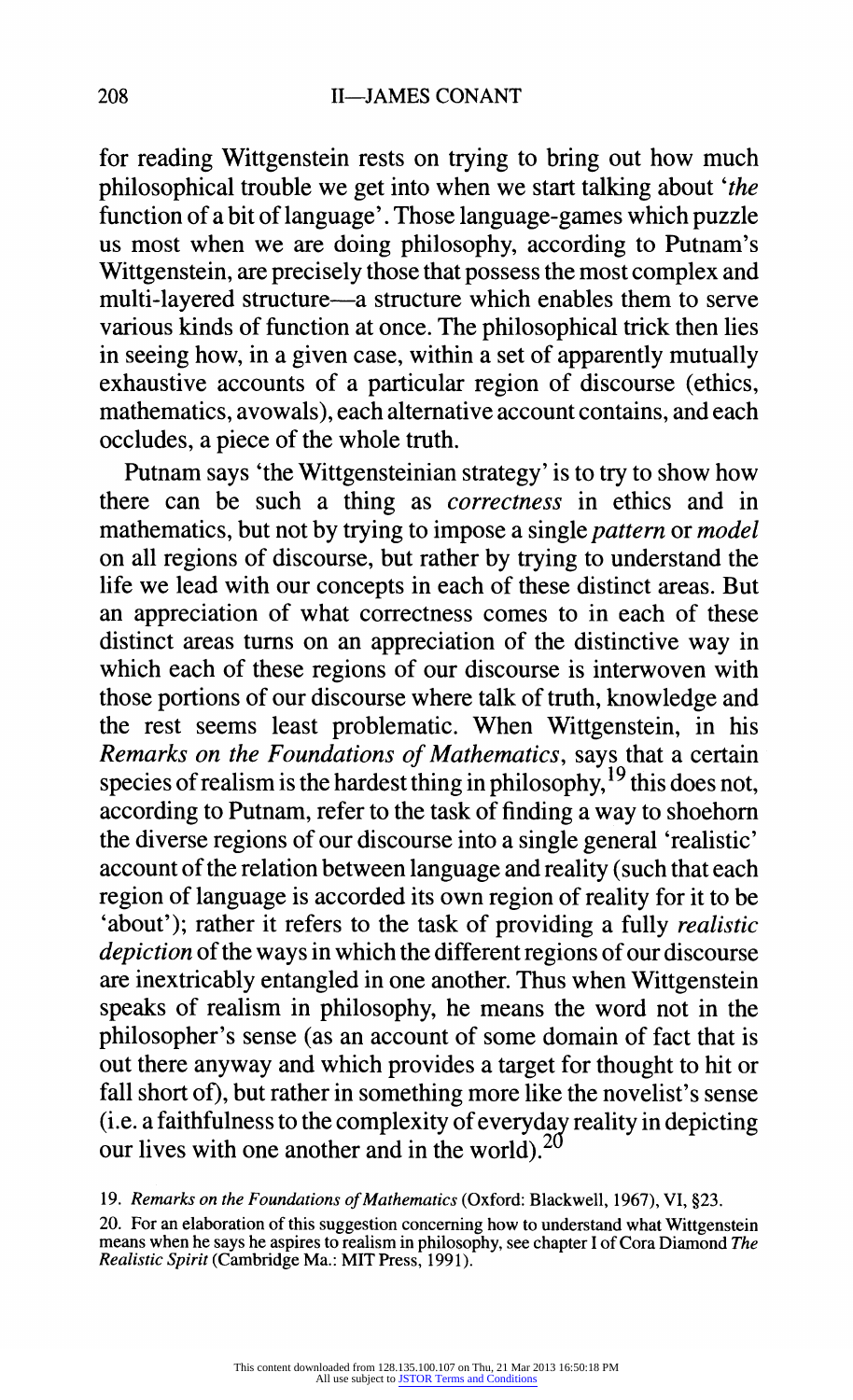#### **V**

**Quietism? Given that Putnam's Wittgenstein falls into neither the**  first nor the second of the clusters of interpretations of **Wittgenstein's later work that Blackburn allows for, the question arises as to how he fares with respect to the third. Here is how Blackburn characterizes the third:** 

**The third cluster of interpretations wants elements from the second and from the first. It properly remembers Wittgenstein's love of motley. But it leaves no unfinished business-after all, how can Wittgenstein, with his hostility to the idea that philosophy is trying to find explanations of anything, admit to a feature of our language games that needs philosophical explanation? The true Wittgensteinian reaction is just to find more motley.... [This] is true to much in Wittgenstein, yet its problem is obvious: it denies Wittgenstein any words to say what he wanted about the differences that the position starts by celebrating.21** 

**The third cluster wants to combine an element from the second cluster with an element from the first: from the second it keeps the idea that Wittgenstein wants to show us how very different ethical or mathematical propositions are from empirical descriptions (that he wants to teach us differences), from the first it keeps the idea that he takes us as far as we should want or need to go in philosophy (that he leaves no unfinished business). The problem, according to Blackburn, is that these elements cannot be combined without further ado: a mere exhibition of differences cannot by itself solve the very problems which force themselves upon us as soon as we take these differences to heart (problems such as: how can mere ejaculations don the garb of assertions?). Blackburn congratulates Wittgenstein on having unearthed some interesting and important philosophical problems; but for this very reason he is perplexed by Wittgenstein's apparent refusal to engage in the sort of constructive philosophizing that (Blackburn takes it) these very problems cry out for.** 

**This renders the following exegetical question urgent for Blackburn: if grammatical investigation consists in a mere exhibition of differences, and if Wittgenstein's grammatical investigations unearth puzzling philosophical questions, then why** 

**21. Blackburn, op. cit., pp. 589-90.**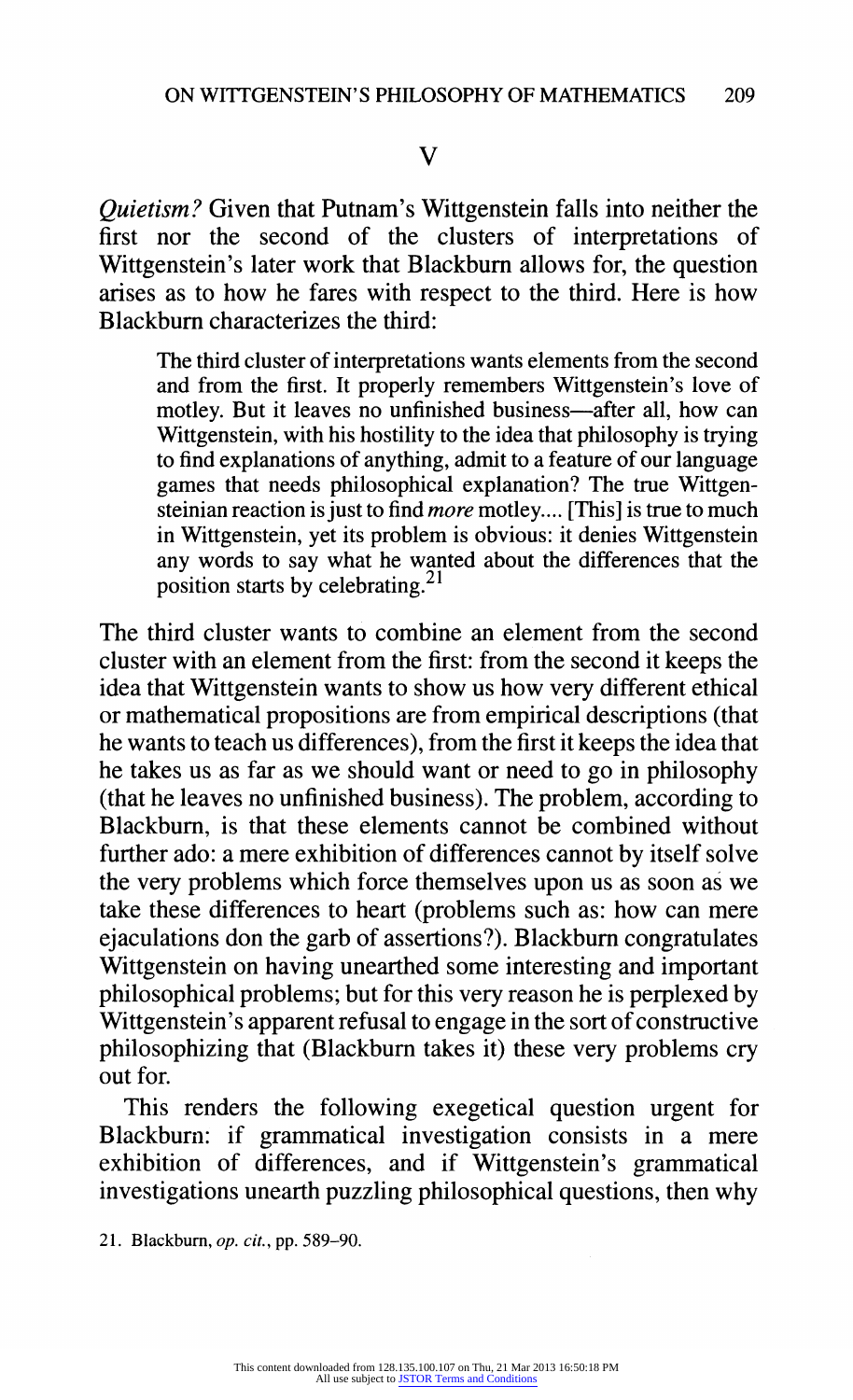**does Wittgenstein think that, after having completed his grammatical investigations, he leaves no unfinished business? There is one answer to this question which has of late become something of an interpretative commonplace: Wittgenstein, we are told, espouses quietism. This is evidently the answer which Blackburn has in mind here. Elsewhere he offers the following characterizations of quietism:** 

**[T]he attitude which I christen quietism or dismissive neutralism... urges that at some particular point the debate is not a real one, and**  that we are only offered, for instance, metaphors and images from **which we can profit as we please.22** 

**[Q]uietism... [is] the doctrine associated with Wittgenstein that there is no standpoint from which to achieve the traditional**  philosophical goal of a theory about some concept or another (e.g. **truth, experience).23** 

**Is Putnam's Wittgenstein a quietist? If one rests with the characterizations of quietism provided in these passages, the question is difficult to answer. For there is an unclarity in expressions such as 'urging that the debate [about X] is not a real one' and '[asserting] that there is no standpoint from which to achieve the goal [of**  providing a theory about X]'—an unclarity which has done much **to obstruct the possibility of an encounter with Wittgenstein's philosophy.** 

**One way of understanding these expressions is to take quietism to be (to borrow Blackburn's apt phrase) a form of dismissive neutralism. There is a debate we might engage in, but, while remaining neutral towards the parties currently so engaged, we quietists roundly dismiss the entire activity of so engaging oneself. Quietism, thus understood, is a call for renunciation: there is something which would be partaking in the debate in question, but the quietist urges us instead not to partake; there is something which would be attaining to the philosophical 'standpoint' in question, but the quietist urges us instead not to try to attain it. 'Quietism' is an apt label for such a call for renunciation. The original quietists, followers of the Spanish mystic Michaelis de Molinos, were participants in the seventeenth-century Catholic** 

**<sup>22.</sup> Spreading the Word (Oxford: Oxford University Press, 1984), p. 146.** 

**<sup>23.</sup> Simon Blackburn, The Oxford Dictionary of Philosophy (Oxford: Oxford University Press, 1984), p. 315.**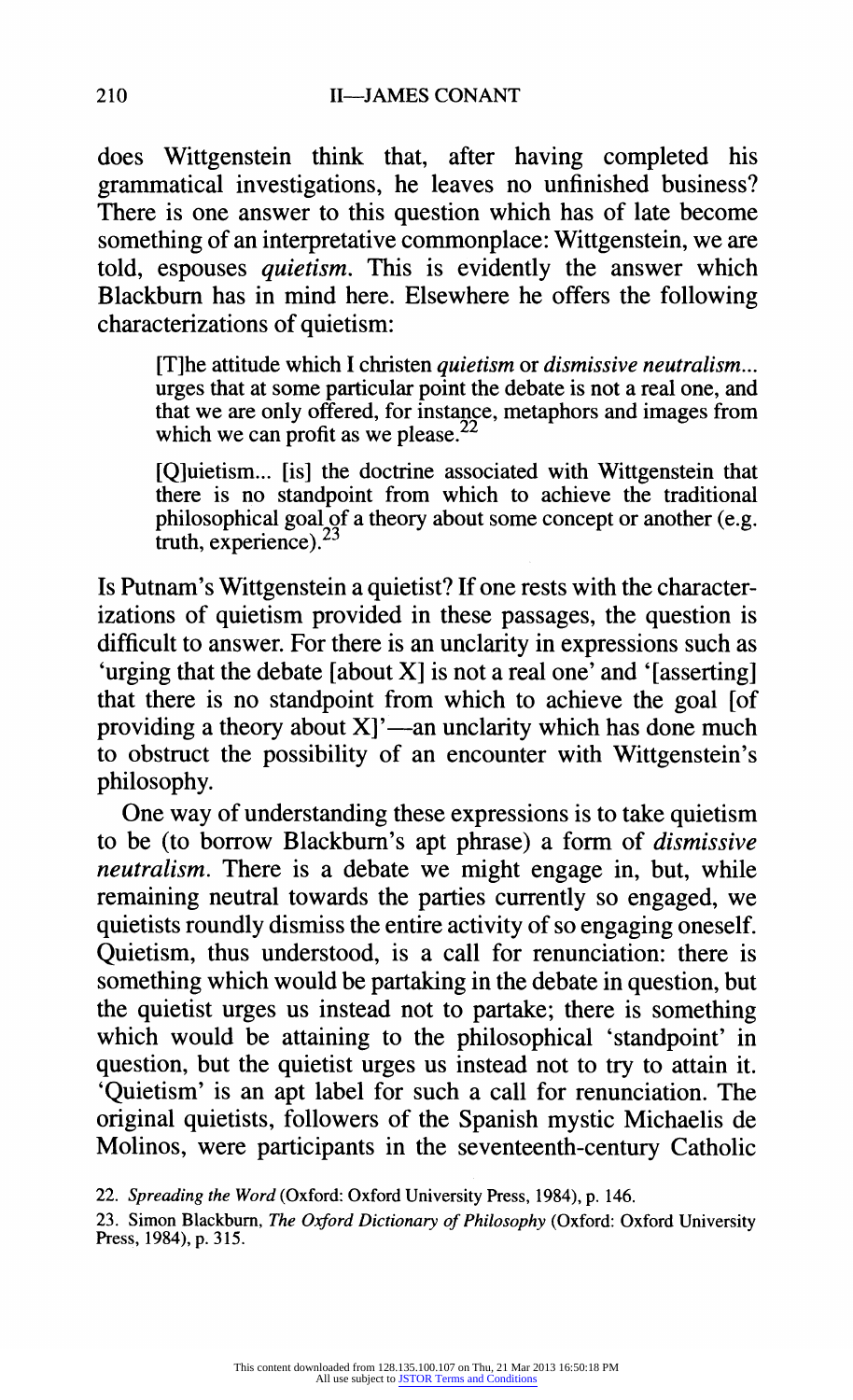**Counter Reformation. They sought to withdraw from the world of the senses, to abstain from outward activity, and to absorb themselves in continuous passive devotional contemplation and prayer, hoping by this means gradually to effect an annihilation of the will (and therewith to attain beatitude). For the original quietists, there was, of course, a clear standing alternative to the rigours of their ascetic spiritual discipline: namely, indulging in an ordinary life of activity and absorption in the world of the sensesan alternative which most people embraced, but which they chose to renounce.24 A quietist reading of Wittgenstein similarly takes there to be a clear standing alternative to the master's ascetic credo: indulging in an activity of constructive philosophizing-an alternative which most philosophers embrace, but which the true Wittgensteinian chooses to renounce. This fits in nicely with the thought that Wittgenstein's teaching means to leave us with no unfinished business. If we are true disciples of Wittgensteinian quietism we will have no stomach for the business that the unconverted feel we leave unaddressed. To say that Wittgenstein espouses quietism, so understood, is to say that there is a form of activity that he thinks we might engage in, but he urges us instead not to engage in it, urging us instead just to stop-and to renounce the activity altogether.25** 

**Given such an understanding of quietism, is Putnam's Wittgenstein a quietist? No. To see why not, consider an alternative way of resolving the unclarity in the expressions that Blackburn employs in his characterization of quietism (such as 'urging that the debate [about X] is not a real one' and '[asserting] that there is no standpoint from which to achieve the goal [of providing a theory about X]'). On this alternative understanding, the aim is not merely** 

**25. Various reasons can be (and have been) given for why Wittgenstein might think we should heed such a call for renunciation (e. g. there are reasons to think we will never be able to succeed in the activity in question, the activity itself is a frivolous one, etc.). It is immaterial to my purposes to enter into this level of detail. As soon as one thinks one owes an answer to the question 'Why does Wittgenstein think we ought to try to leave off philosophizing?', one's reading of Wittgenstein qualifies as quietist in the sense here outlined.** 

**<sup>24.</sup> The term 'quietism' first came into professional philosophy, as far as I know, through Schopenhauer who thought the followers of Molinos were on to something, and was thus happy to declare: '[I]f, in the judgement of contemporaries, the paradoxical and unexampled agreement of my philosophy with quietism... appears an obvious stumbling block, yet I, on the other hand, see in this very agreement a proof of its sole accuracy and truth.' (The World As Will and As Representation, Vol. II, New York, NY: Dover, 1958; p. 615).**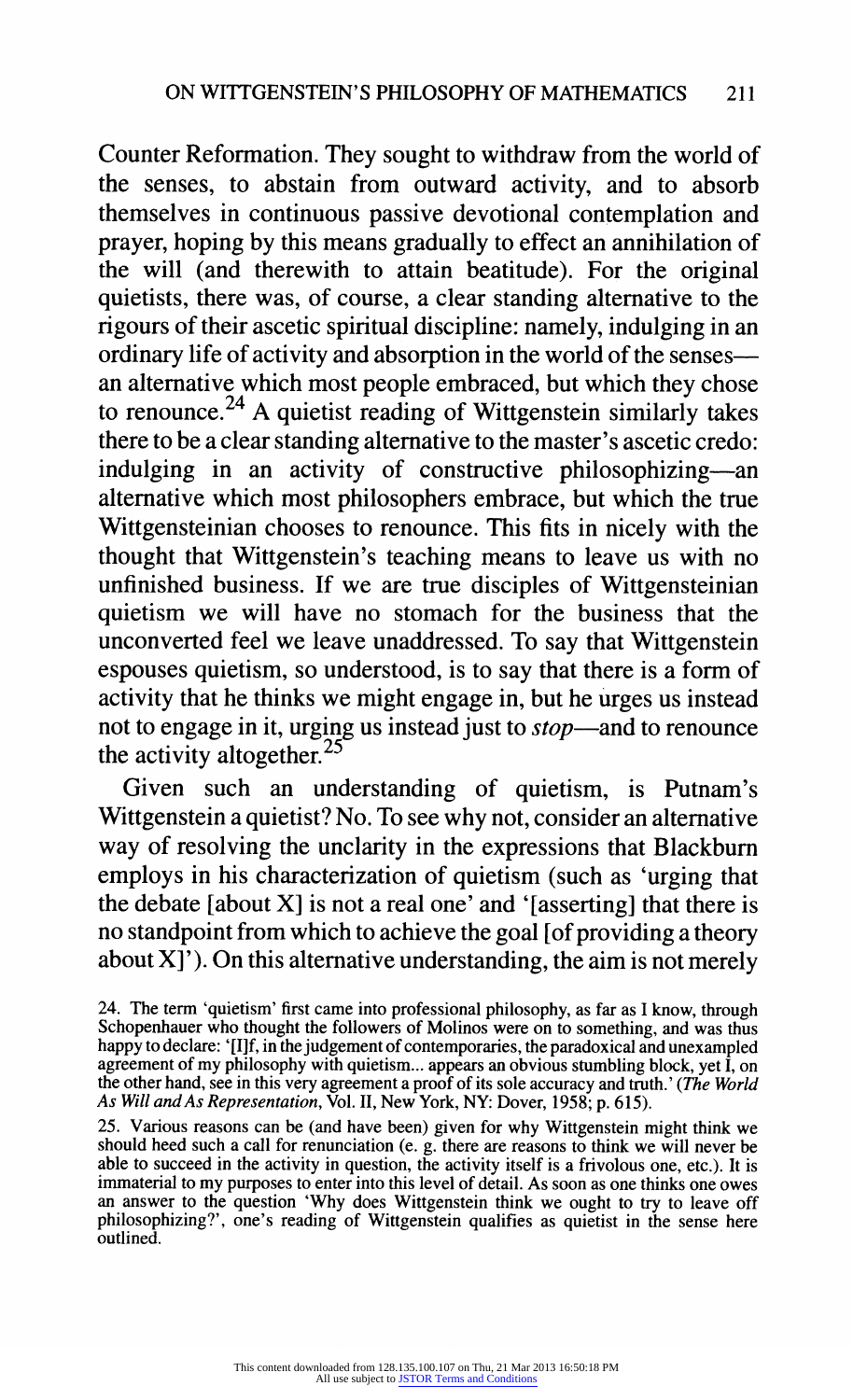**to urge that we leave off debating a certain question, but to show**  that there is no question to debate—to show that a certain apparent **debate 'is not a real one', that the forms of words we avail ourselves of when we seek to describe the standpoint in question only apparently describe a standpoint. Thus the aim is not simply to withdraw from the debate, but rather to attempt to bring the debate to a satisfactory resolution. Thus Putnam writes:** 

**Wittgenstein... did not wish to sweep any problem under the rug; what he was rather trying to do is see just what picture 'holds us**  captive'—to find the roots of our conviction that we *have* a genuine **problem, and to enable us to see that when we try to state clearly what it is, it tums out to be a nonsense problem. (p. 252)** 

**A very different way of understanding Wittgenstein, from any of the three for which Blackburn allows, is encoded in this passage.** 

**Putnam's Wittgenstein diverges from (what I have been calling) quietism in the following seven respects: (1) his philosophical practice is not exhausted by the activity of merely describing the differences between language-games; partly because (2) genuinely grasping what such differences come to itself requires an extensive positive effort of understanding (one of 'trying to understand the life we lead with our concepts in each of these distinct areas'), and because (3) the achievement of such understanding is itself in service of an ulterior elucidatory aim-one of enabling us to see something about ourselves:26 that sometimes we mean nothing when we think we mean something (if 'we try to state clearly what the problem is, it turns out to be a nonsense problem');27 this activity of elucidation itself presupposes an equally extensive task**  of *diagnosis* ('trying to see just what picture "holds us captive"**to find the roots of our conviction that we have a genuine problem'); thus (5) when a problem is made to disappear it is not because we succeed in averting our gaze from the problem, leaving it unaddressed, but because the problem itself is made to disappear; hence (6) we are not called upon to renounce anything (but rather to see that there is nothing to renounce where we thought that there** 

**<sup>26.</sup> Where it is important that this is something that each person, in each such case, must come to see for him- or herself.** 

**<sup>27.</sup> None of Blackburn's three clusters allows one to see how Wittgenstein's own**  descriptions of his aim in philosophy (in passages such as *Philosophical Investigations*, **?464) could be anything but misdescriptions.**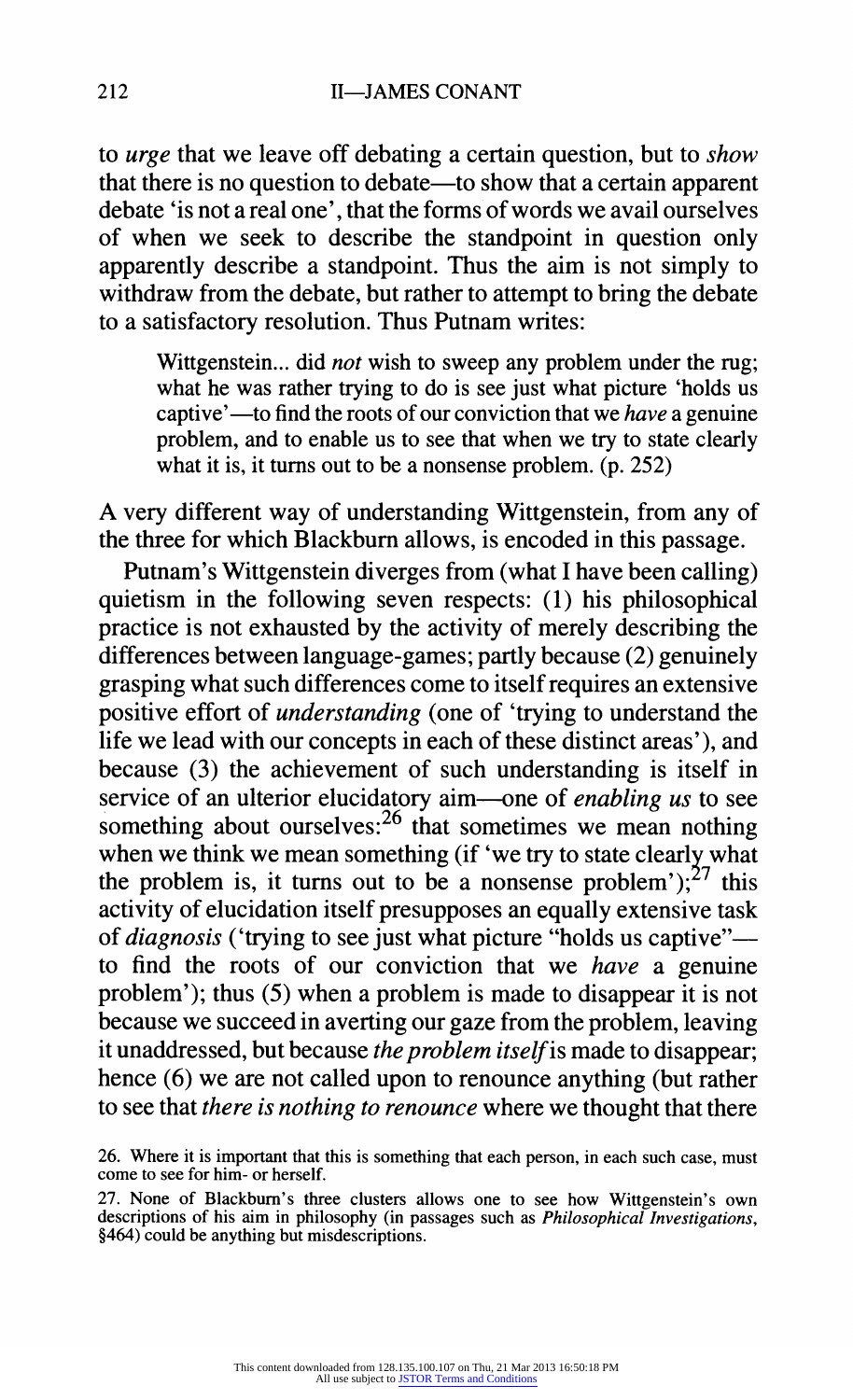**was something);28 and, finally, (7) these twin philosophical tasks of understanding and elucidation never come to an end-each of us, necessarily always under the pressure of taking thought, will necessarily always provide the philosopher (in each of us and in each other) with plenty of unfinished business.29** 

**VI** 

**Wittgenstein on Hardy. The text on which Putnam leans most heavily in his discussion is Lectures XXV and XXVI of Wittgenstein's 1939 Cambridge Lectures on the Foundations of Mathematics. It is clear why the 1939 lectures provide an attractive text for Putnam's purposes. In those lectures, Wittgenstein is concerned both to deny precisely what 'realists' (in Blackburn's sense of the word) affirm and to deny what anti-realists affirm. Or, to put the point positively, in those lectures Wittgenstein is concerned to affirm both (1) that the kind of relation that mathematical propositions bear to reality is of an entirely different sort than that of empirical propositions; and (2) that this does not mean that we should conclude that talk of the truth or falsity of**  mathematical propositions is a misleading façon de parler.

**In Lecture XXV, Wittgenstein begins by considering a remark of G. H. Hardy's:** 

**Consider Professor Hardy's article ('Mathematical Proof') and his remark that 'to mathematical propositions there corresponds-in some sense, however sophisticated —a reality'.<sup>30</sup> (The fact that he** 

**28. The following passages can be read as a disavowal of (what I have been calling) quietism:** 

**[P]hilosophy does not lead me to any renunciation, since I do not abstain from saying something, but rather abandon a certain combination of words as senseless....** 

**If I am correct, then philosophical problems must be completely solvable....** 

**If I say: here we are at the limits of language, then it always seems as if resignation were necessary, whereas on the contrary complete satisfaction comes, since no question remains. The problems are dissolved in the actual sense of the word-like a lump of sugar in** 

water. (Philosophical Occasions, Indianapolis, IN: Hackett, 1993, pp. 161, 181, 183).

**29. Wittgenstein nevercomes closeto saying 'My aim in philosophy is to leave no unfinished business' or anything of the sort! In my introduction to Putnam's Realism with a Human Face (Cambridge, Ma.: Harvard University Press, 1990), I discuss some of the passages in his work which have occasioned such a misreading and why it is essential to (Putnam's understanding of) Wittgenstein's conception of philosophy that it necessarily leave unfinished business.** 

30. What Hardy actually says is: '[Mathematical theorems] are, in one sense or another, however elusive and sophisticated that sense may be, theorems concerning reality.<sup>3</sup> (Hardy, **'Mathematical Proof', Mind 38 (1929); p. 18). Hardy does not anywhere in this article speak of a 'correspondence to reality'!**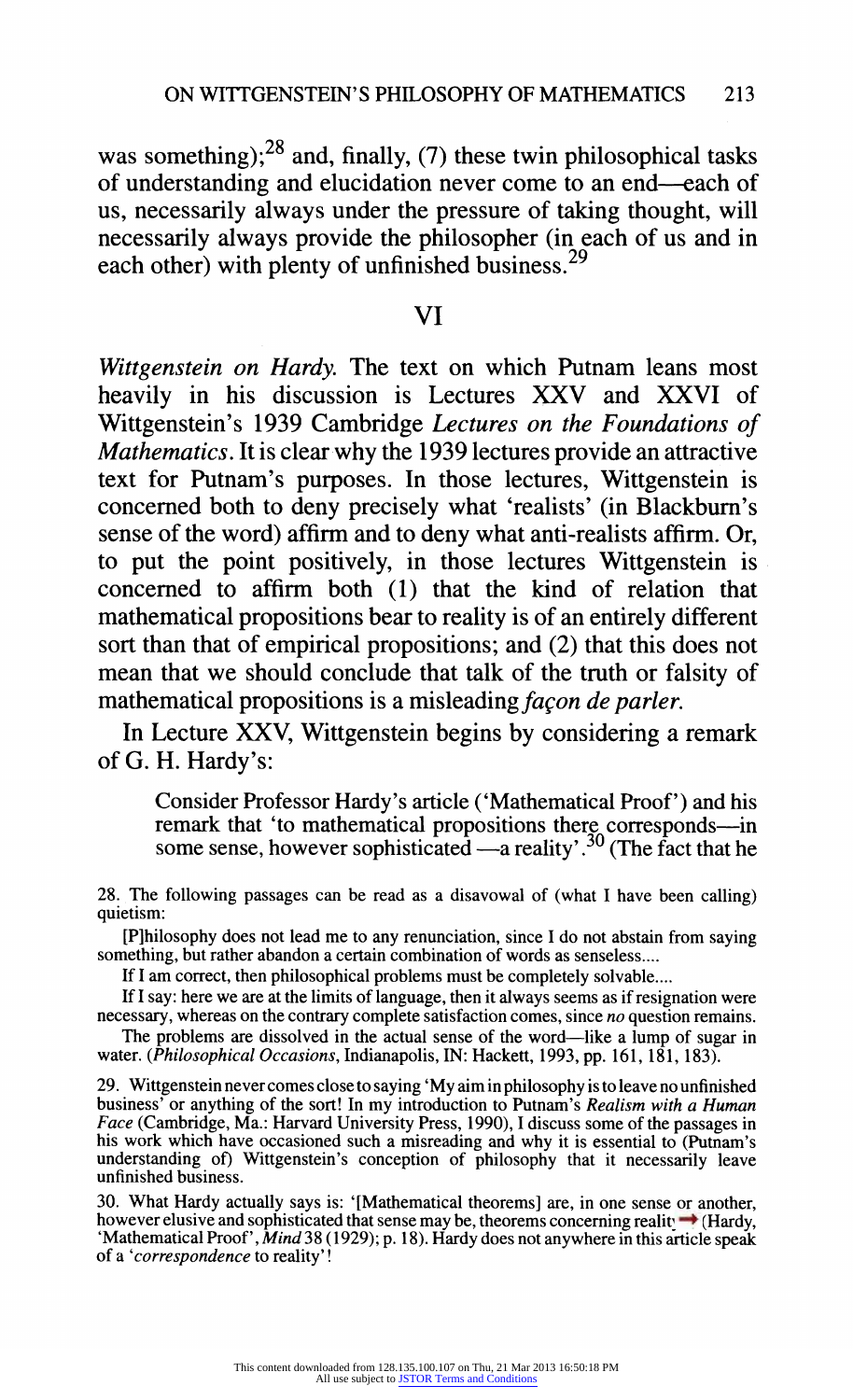**said it does not matter; what is important is that it is a thing which lots of people would like to say.)** 

Taken literally, this seems to mean nothing at all—what reality? I **don't know what this means. But it is obvious what Hardy compares mathematical propositions with: namely physics.31** 

**Hardy thinks that mathematics is about mathematical features of reality in the same way that physics is about physical features of reality. The view that Wittgenstein here ascribes to Hardy nicely parallels the one that we earlier saw Lovibond ascribe to Wittgenstein: the truth or falsity of a particular sort of statement depends on whether the statement in question accurately describes or represents the relevant sorts of features of reality. Hardy says that the truth (or falsity) of mathematical statements depends on their correspondence (or lack of correspondence) to mathematical reality. Hardy's picture is the same as that of Blackburn's 'realist': mathematics and physics have different subject-matters, but in each of these regions of discourse language functions in a parallel way. Its function in each case is to describe the corresponding region of reality. Wittgenstein continues:** 

**Suppose we said first, 'Mathematical propositions can be true or false.' The only clear thing about this would be that we affirm some mathematical propositions and deny others. If we then translate the**  words 'It is true...' by 'A reality corresponds to...'—then to say a **reality corresponds to them would say only that we affirm some mathematical propositions and deny others. We also affirm and**  deny propositions about physical objects.—But this is plainly not **Hardy's point. If this is all that is meant by saying that a reality corresponds to mathematical propositions, it would come to saying nothing at all, a mere truism: if we leave out the question of how corresponds, or in what sense it corresponds.32** 

**According to Wittgenstein, when Hardy says that a reality corresponds to mathematical propositions, he wants to be saying more than just that we affirm some mathematical propositions and deny others. He wants to be saying how, or in what sense, a reality corresponds; and his answer to that question is: in the same way that empirical features of reality correspond to empirical propositions.** 

**31. Wittgenstein's Lectures on the Foundations of Mathematics: Cambridge, 1939, ed. Cora Diamond (Chicago: University of Chicago Press, 1976) [henceforth referred to as LFM]; p. 239.** 

**32. LFM, p. 239.**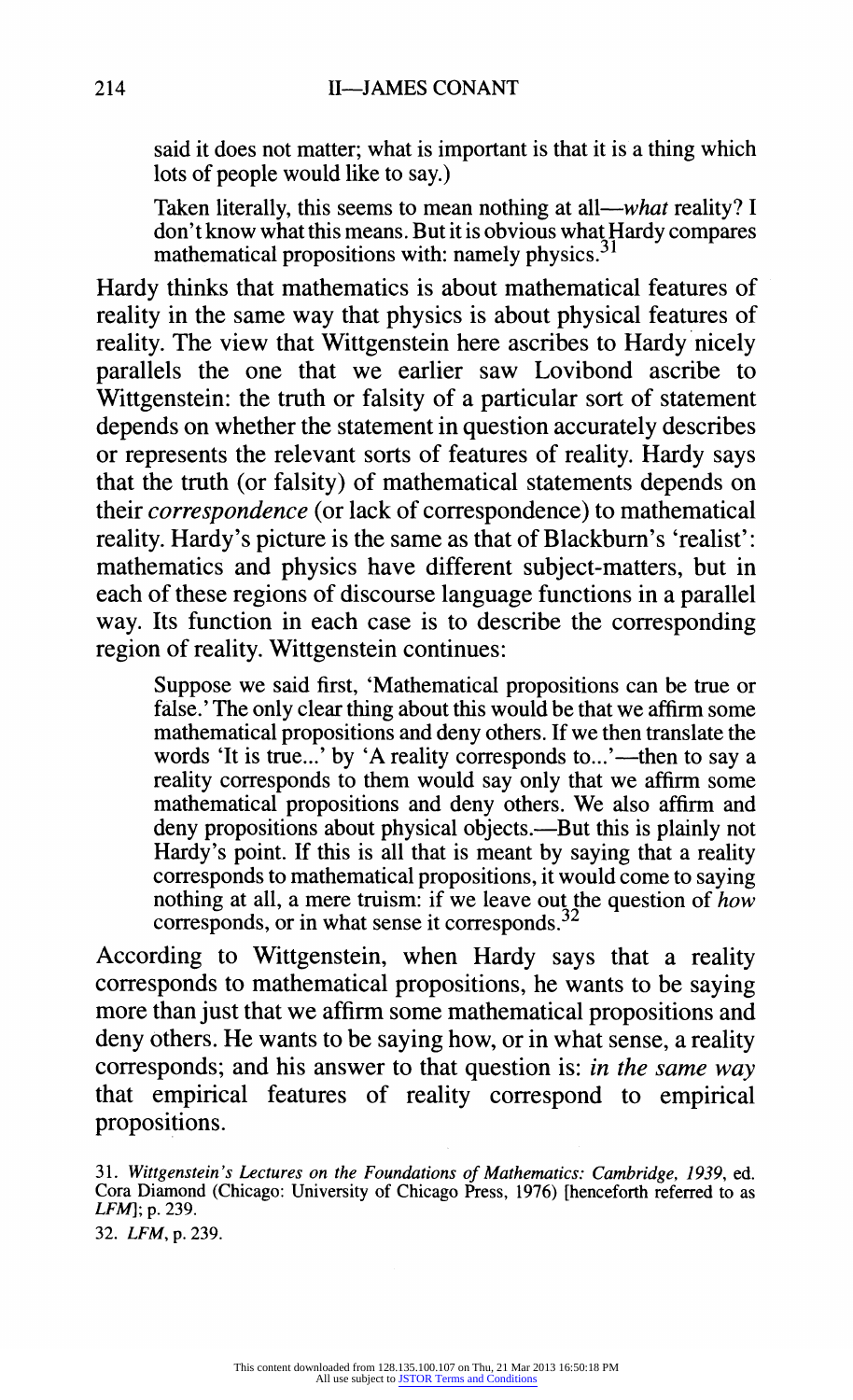**It is Wittgenstein's criticism of this idea that Putnam is centrally concerned to elucidate in his essay:** 

**Wittgenstein was scornful of the idea that talk of numbers or sets is analogous to talk of objects.33 We should not think that set theory has discovered an unimaginably large 'universe' of intangible objects; this is all confusion....** 

**Wittgenstein claimed that it is nonsense to say that following rules involves a special relation to mental (or Platonic) objects. Can't one respond, 'then what does make these sorts of claims true'? Isn't that a real question? Are you praising Wittgenstein for ignoring it?** 

**But this supposed 'real question' rests on the following picture: truth is what results when a statement 'is made true by' (or 'corresponds to') something. But, while that picture fits some statements, for example, the statement that a sofa is blue may 'correspond' to a certain blue sofa on a particular occasion-it doesn't fit other familiar statements without strain. (pp. 247, 253)** 

**Putnam's way of summarizing Wittgenstein's point here is to say that we have a certain picture, derived from the case of empirical description (and, in particular, from physics), of what it is for truth to result when a statement 'is made true by' (or 'corresponds to') something; and, although we do (and should feel free to continue to) speak of mathematical statements as being true or false, we go awry when we try to extend this picture of what it is for something 'to correspond to a reality' to mathematics.** 

**A little later on, Putnam writes:** 

**[W]hat of the question, 'Are mathematical propositions about reality?' I remind you of Wittgenstein's remark that our paradigm of a reality is the thises and thats we can point to.34 As we get farther and farther away from away from these, our 'hold' on the notion weakens. This is not to say that the only realities there are [are] observables, but it is to say that the less what we are talking about is analogous to the thises and thats we can point to, the less sense it has to ask about whether what we are talking about is or is not a 'reality'. (pp. 261-2)** 

**This passage suggests that insofar as we are talking about 'the thises and thats we can point to' it makes perfect sense to speak of a reality to which our talk corresponds; but, as we move farther and farther**  away from this particular language game—from this particular

**34. Putnam here footnotes the beginning of Lecture XXV, LFM, p. 240.** 

**<sup>33.</sup> Putnam here footnotes Lecture XXVI of LFM.**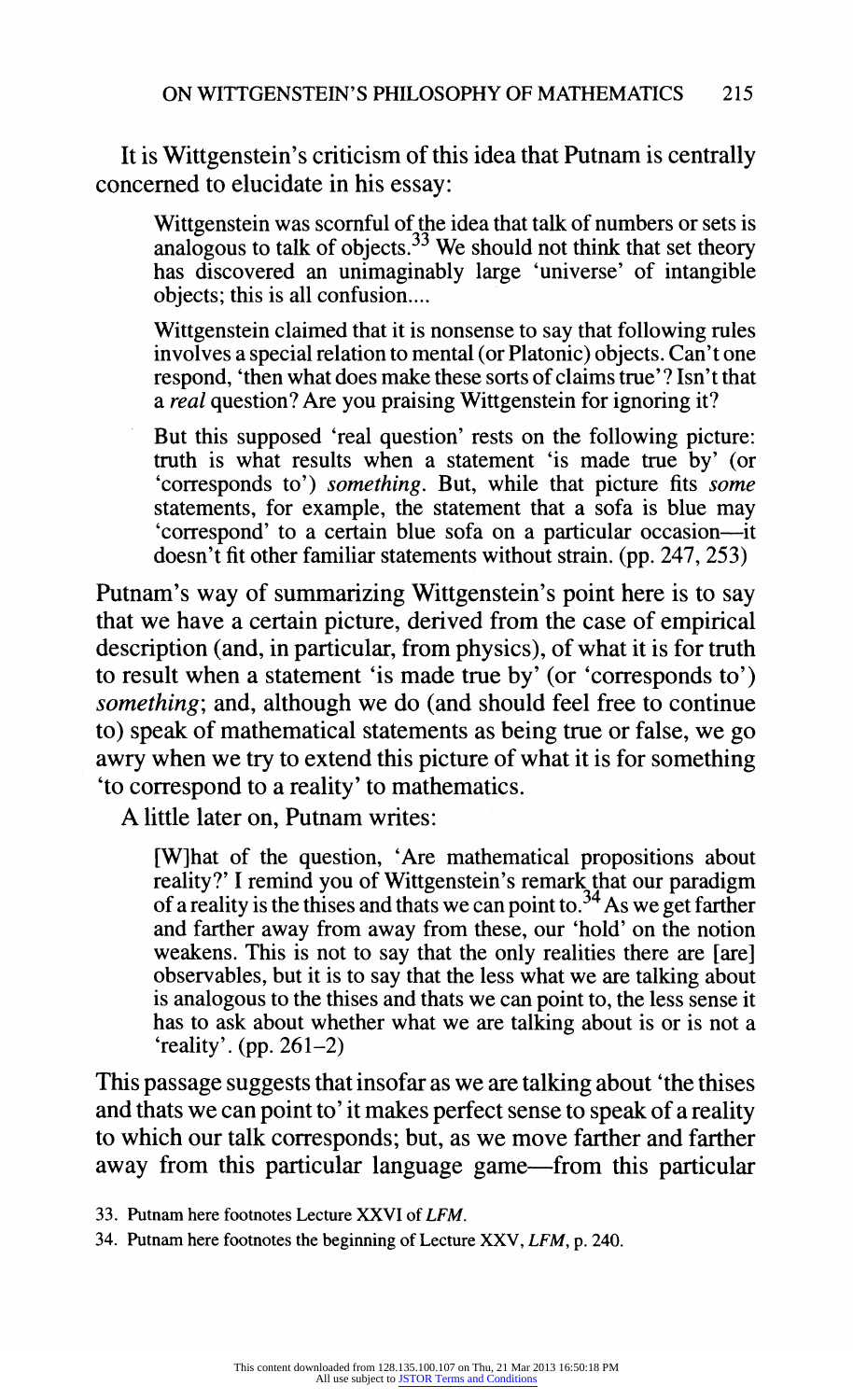**'paradigm of a reality'-it makes less and less sense (even in those regions of our talk where we distinguish between truth and falsity) to speak of a reality to which our talk corresponds.** 

**Though this touches on a central feature of what Wittgenstein is up to in the Lectures on the Foundations of Mathematics, it is not quite a faithful paraphrase of what Wittgenstein says in the passage in question. What he says is:** 

**We have here a thing which constantly happens. The words in our language have all sorts of uses; some very ordinary uses which come into one's mind immediately, and then again they have uses which are more and more remote.... A word has one or more nuclei of uses which come into everyone's mind first....** 

**So if you forget where the expression 'a reality corresponds to' is really at home-**

**What is 'reality'? We think of 'reality' as something we can point to. It is this, that.** 

**Professor Hardy is comparing mathematical propositions to**  propositions of physics. This comparison is extremely mis**leading.35** 

**Wittgenstein's point is not that there is a paradigmatic context in which the expression 'a reality corresponds to' is at home and if we deviate too far from that context we necessarily fail to make sense. Rather his point is that we need to distinguish different kinds of things we can (and do) mean by this expression. We can deviate very far from this (paradigmatic) context and still make sense. There are perfectly good things that we can mean by calling on this expression in the context of talking about mathematics. Since we (rightly) feel that there is something to be meant when we call upon this expression in the context of talking about mathematics, we are not going to be (nor should we be) satisfied by someone who comes along and tells us that we fail to make sense when we attempt to use this expression in this context.** 

**Putnam is quite right, nevertheless, that Wittgenstein thinks that there is a danger that, in our philosophizing about mathematics, we will end up employing the expression 'a reality corresponds to' in a way that fails to make sense; and this is indeed what he thinks happens in Hardy's case. But his complaint about Hardy is not that he strayed too far from a certain paradigmatic use of the expression. (In a sense it is the opposite: that Hardy is unable to free himself,** 

**35. LFM, pp. 239-40.**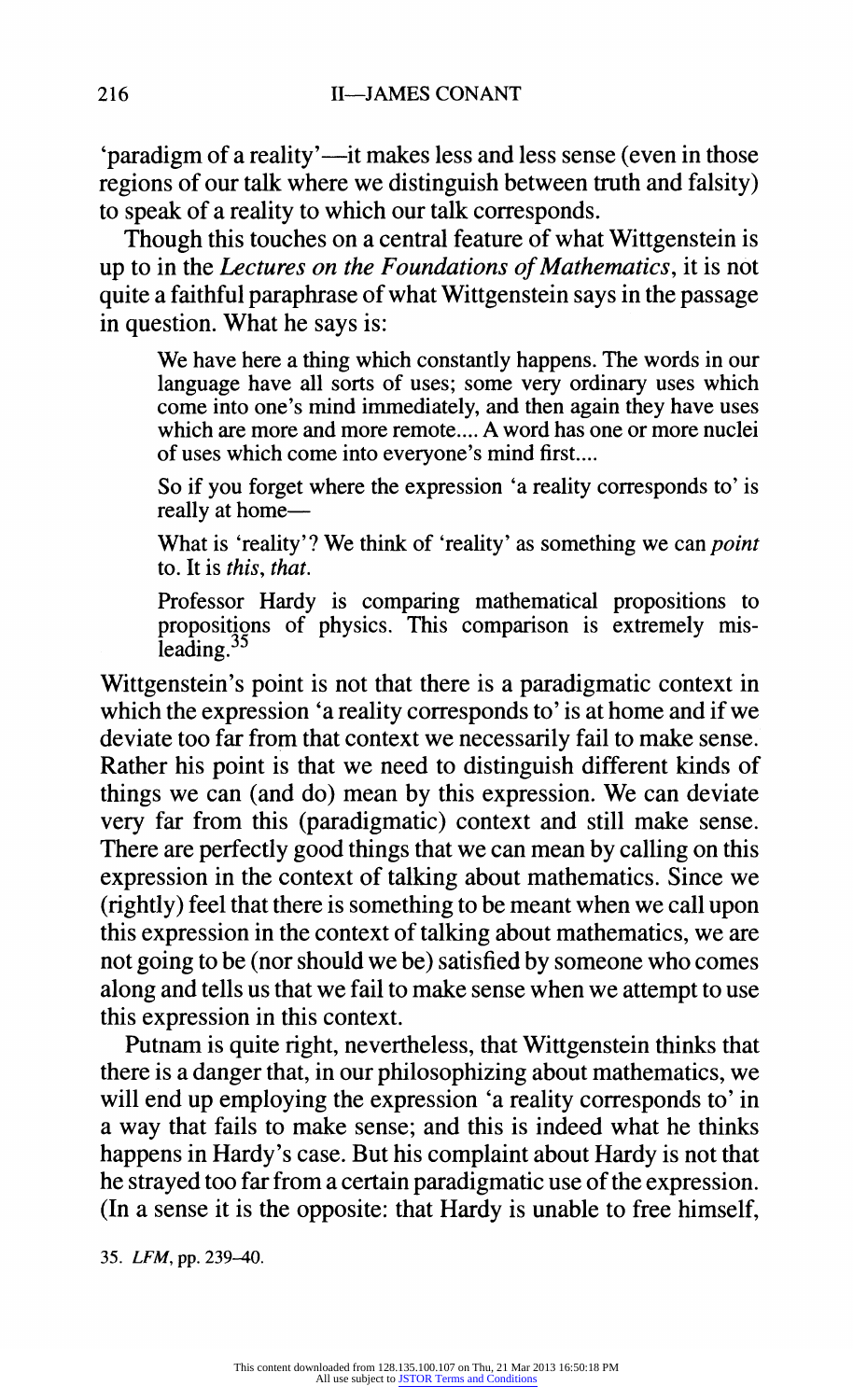**when employing the expression in an utterly different context, from imagining that he is somehow still employing it in a way that is closely akin to its paradigmatic use.) Wittgenstein's point, when cautioning us about the possibility of straying into nonsense when philosophizing, never takes the form of an injunction to the effect that 'you must use this expression in this way and no other or else you will be speaking nonsense.'36 The source of our failure to mean something, on Wittgenstein's view, never lies with the form of words itself. (Indeed, Wittgenstein is a master at finding a context which reveals that there is something we might mean after all by some unusual-and at first not obviously intelligible-combination of words.) The trouble, according to him, comes when we unwittingly run together distinct sorts of uses to which such a form of words might be put.** 

**Wittgenstein touches on this topic at the beginning of the above passage. ('A word has one or more nuclei of uses which come into everyone's mind first.') Whenever we fail carefully to distinguish between the possible uses to which an expression can be put, the tendency will be to have a certain 'nucleus of use' come into our minds, occluding and distorting our view of the expression's alternative possible uses.37 What happens when we are thus 'bewitched' by a nuclear use of an expression is, according to Wittgenstein, that we end up trying to be in two language-games at once (and therefore not quite in either): in the (philosophically puzzling) language-game which we are trying to understand and, at the same time, in the (nuclear) one which the expression-viewed in isolation from its use-calls immediately to our mind. We view the former use through the lens of the latter, and become puzzled by the features of the latter sort of case which are missing from the former.** 

**When, in doing philosophy of mathematics, we call upon the expression 'a reality corresponds to', then what we inevitably think of, Wittgenstein says, is the sort of 'reality' that we can point to (and about which we can say: 'It is this, that.').38 When we then try to** 

**38. This is the point of the remark ('What is "reality"? We think of "reality" as something we can point to. It is this, that') which Putnam misunderstands.** 

**<sup>36.</sup> To the extent that he has an injunction to offer at all at this level of generality, it would be better put thus: 'Say whatever you like, as long as you don't confuse yourself!'.** 

**<sup>37.</sup> This can happen even when the core or nuclear use in question has an utterly unrelated grammar from that of the use of the expression to which we presently wish to attend; and even when the alternative use is of a firmly established and familiar nature.**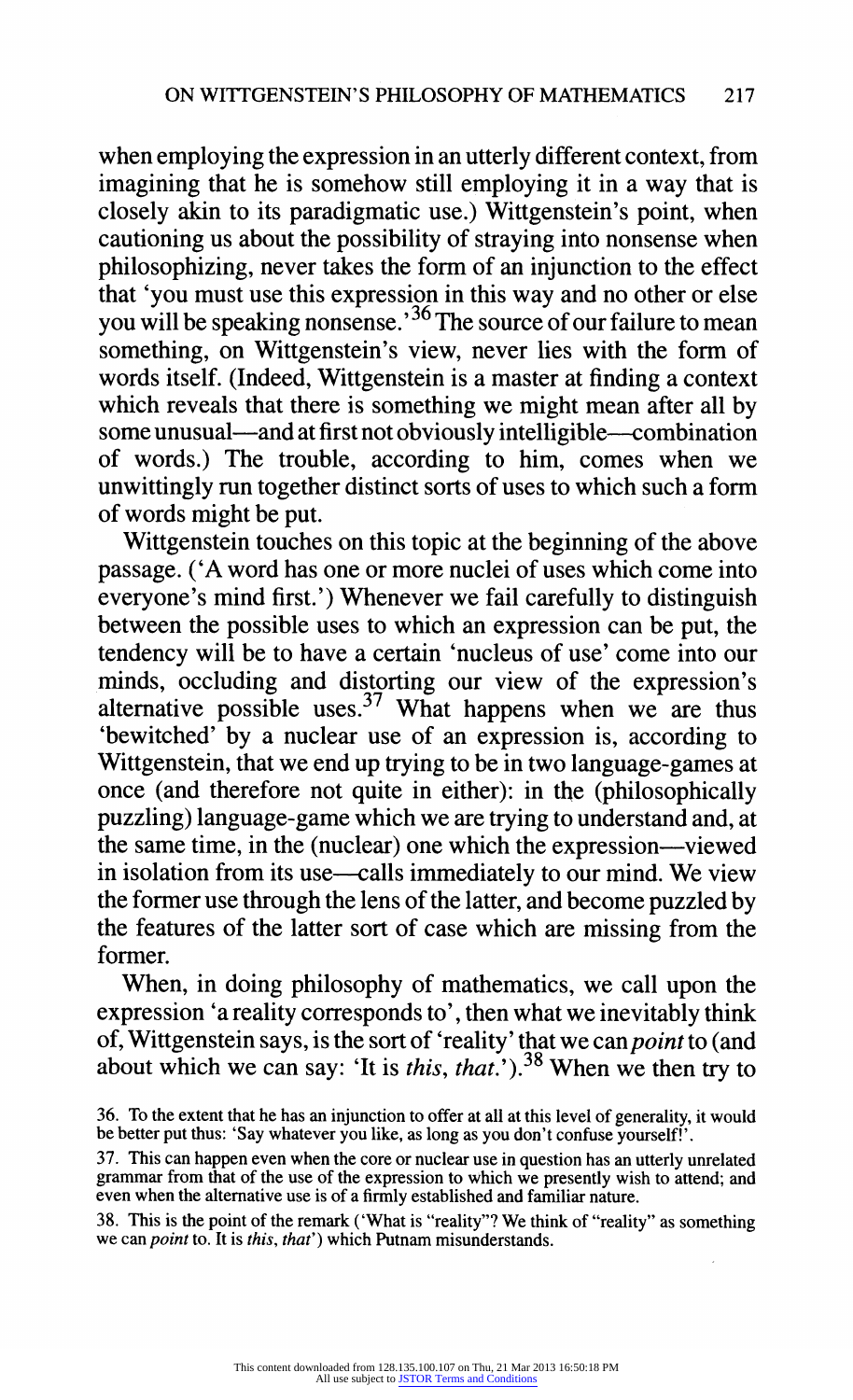**go on and understand what it means when one says 'mathematics corresponds to reality', we try to understand what is meant on the model of the sort of relation that 'There is a sofa in my living-room' bears to the state of affairs that it is about. The solution here, according to Wittgenstein, lies not in denying (a' la the logical positivists) that there is something to be meant by such a way of talking, but by showing what can be meant by it. Wittgenstein devotes the next several lectures of Lectures on the Foundations of Mathematics to providing an overview (what he, in Philosophical Investigations, later calls a perspicuous representation) of the different things that one might mean by the expression 'statements of such-and-such type correspond to (or: are responsible to) a reality'. This requires distinguishing, among other things, the various sorts of things this expression can mean when it is applied to mathematical statements39, and the various sorts of things it can mean when it is applied to other sorts of statements. The use to which Hardy attempts to put the expression is to be seen in the end as a confused attempt to amalgamate several of these available possibilities of use in such a way as to fail in the end to be saying anything at all.** 

#### **VII**

**The importance of mixed statements. 'Science', Putnam observes, 'doesn't divide into a part which is empirical and a different part which is mathematics. It contains 'mixed statements', statements which are empirical but which speak of... functions and their derivatives as well as of physical entities' (p. 250).** 

**Even if we concede that propositions of pure mathematics are not about reality in the same way that propositions of physics are about reality, what about the case of mixed statements? Are we to conclude that such statements are 'about' physical entities, but are not 'about' functions and their derivatives? In Lecture XXVI of the 1939 lectures, to which Putnam refers us in this connection,** 

**<sup>39.</sup> There is one thing that such an expression might perfectly well be taken to mean that**  Wittgenstein mentions in these lectures only in order to put aside—the case of (what he calls) **'mathematical responsibility': 'Given certain principles and laws of deduction, you can say certain things and not others.' He takes this to be a kind of responsibility which mathematical propositions can only bear to one another, rather than to something over and above the**  mathematical framework itself. Thus he goes on to say: 'But it is a totally different thing to<br>ask: "And now what is *all* this responsible to?"' (LFM, p. 240). By the time he writes<br>*Philosophical Investigations*, he has **a 'super-reality'.**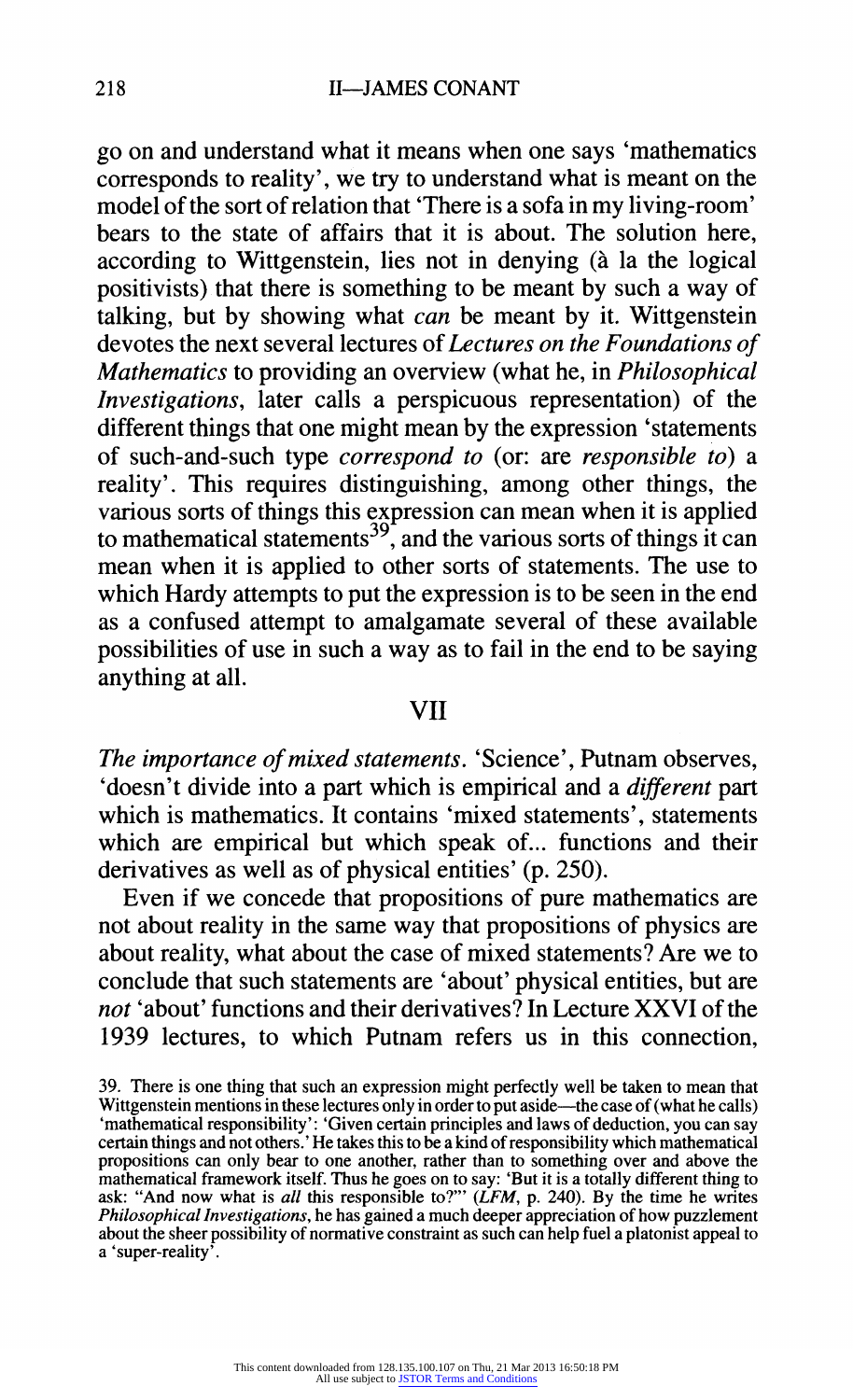**Wittgenstein resists this conclusion: '[M]athematical propositions do not treat of numbers. Whereas a proposition like "There are three windows in this room" does treat of the number 3.'40 Wittgenstein insists, however, that we must be careful here to distinguish between the sense in which mixed statements 'treat of' numbers (or functions and their derivatives) and the sense in which they 'treat of' physical entities. His route to this point is a characteristically roundabout one.** 

**Lecture XXVI begins, rather peculiarly, as follows:** 

**If one talks about a reality corresponding to mathematical propositions and examines what that might mean, one can distinguish two very different things.** 

**(1) If we talk of an experiential proposition, we might say a reality corresponds to it, if it is true and we can assert it.** 

**(2) We may say that a reality corresponds to a word, say the word 'rain'-but then we mean something quite different. This word is used in 'it rains', which may be true or false; and also in 'it doesn't rain'. And in this latter case if we say 'some phenomenon corresponds to it', this is queer. But you might still say something corresponds to it; only then you have to distinguish the sense of 'corresponds'.41** 

**What does Wittgenstein mean when he says 'we may say that a reality corresponds to a word'? He is here inventing a new way of speaking-one which he hopes will provide a useful point of comparison when considering what it might mean to say of mathematical propositions that they correspond to-or are**  responsible to—a reality. Wittgenstein continues:

**We can explain the use of the words 'two', 'three', and so on. But if we were asked to explain what the reality is which corresponds to 'two', we should not know what to say. This? [Wittgenstein raised two fingers and pointed to them.] But isn't it also six, or four?** 

**We have certain words such that if we were asked, 'What is the reality which corresponds?', we should all point to the same thing-for example, 'sofa', 'green', etc. But 'perhaps', 'and', 'or', 'two', 'plus' are quite different.42** 

**If you were asked what reality corresponds to words such as 'sofa' and 'green', then you might answer by simply pointing to a sofa** 

**40. LFM, p. 250. 41. LFM, p. 247. 42. LFM, p. 248.**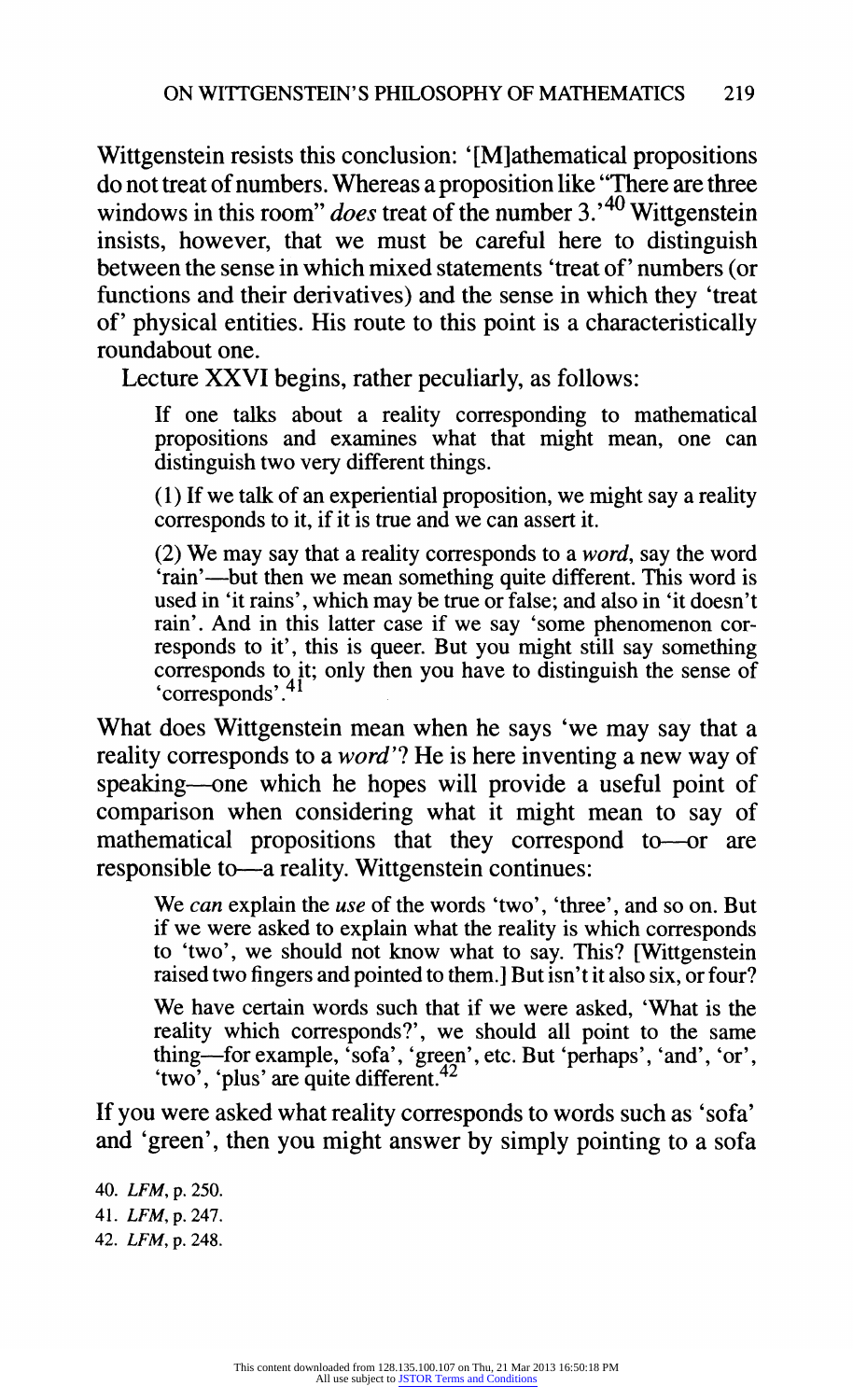**or to something green; but in the case of words such as 'perhaps', 'and', 'plus' or 'two', you would be at a loss as to what to point to. Wittgenstein suggests that we say of such words that the reality**  which corresponds to them is our having a use for them; and he **suggests that this is analogous to something one might mean in talking of the reality which corresponds to a proposition of mathematics:** 

**So with these words 'and', 'or', etc., we can say that the reality which corresponds to them is that we have a use for them.** 

**What I want to say is this. If one talks of the reality corresponding to the propositions of mathematics or of logic, it is like speaking of**  a reality corresponding to these *words*—"two' or 'perhaps'—more **than it is like talking of a reality corresponding to the sentence 'It rains'....** 

**To say 'A reality corresponds to "2 + 2 = 4"' is like saying 'A reality corresponds to "two"'. It is like saying a reality corresponds to a rule, which would come to saying: 'It is a useful rule,** *most* **useful we couldn't do without it for a thousand reasons, not just one.'43** 

**Wittgenstein, at the end of Lecture XXV, suggests that we can speak of 'a reality corresponding to a rule'. Yet, he says there of this correspondence that it won't be 'of the kind we first expect', but rather will lie in the rule being of such a sort that it is rendered important and justified by all sorts of facts-facts about the world**  and about us-so that we shall not want (and perhaps may not even **know what it would mean) to do without it. We are thus presented with the following suggestion for what it is for there to be a reality corresponding to a rule: for there to be any number of facts (mostly of a very general-and therefore easily overlooked-nature) about us and about the world which make it very useful to have the rule as part of the overall package of thought and language which provides us with our means of description. Wittgenstein takes this way of thinking about how rules can be responsible to reality to provide a way of understanding what it might mean to say of a mathematical proposition that it corresponds to a reality. Building on this suggestion, in Lecture XXVI, he draws attention to some of the differences between activities in which we first lay the groundwork for our means of description and employments of**  language which then go on to deploy those means of description.

**43. LFM, p. 249.**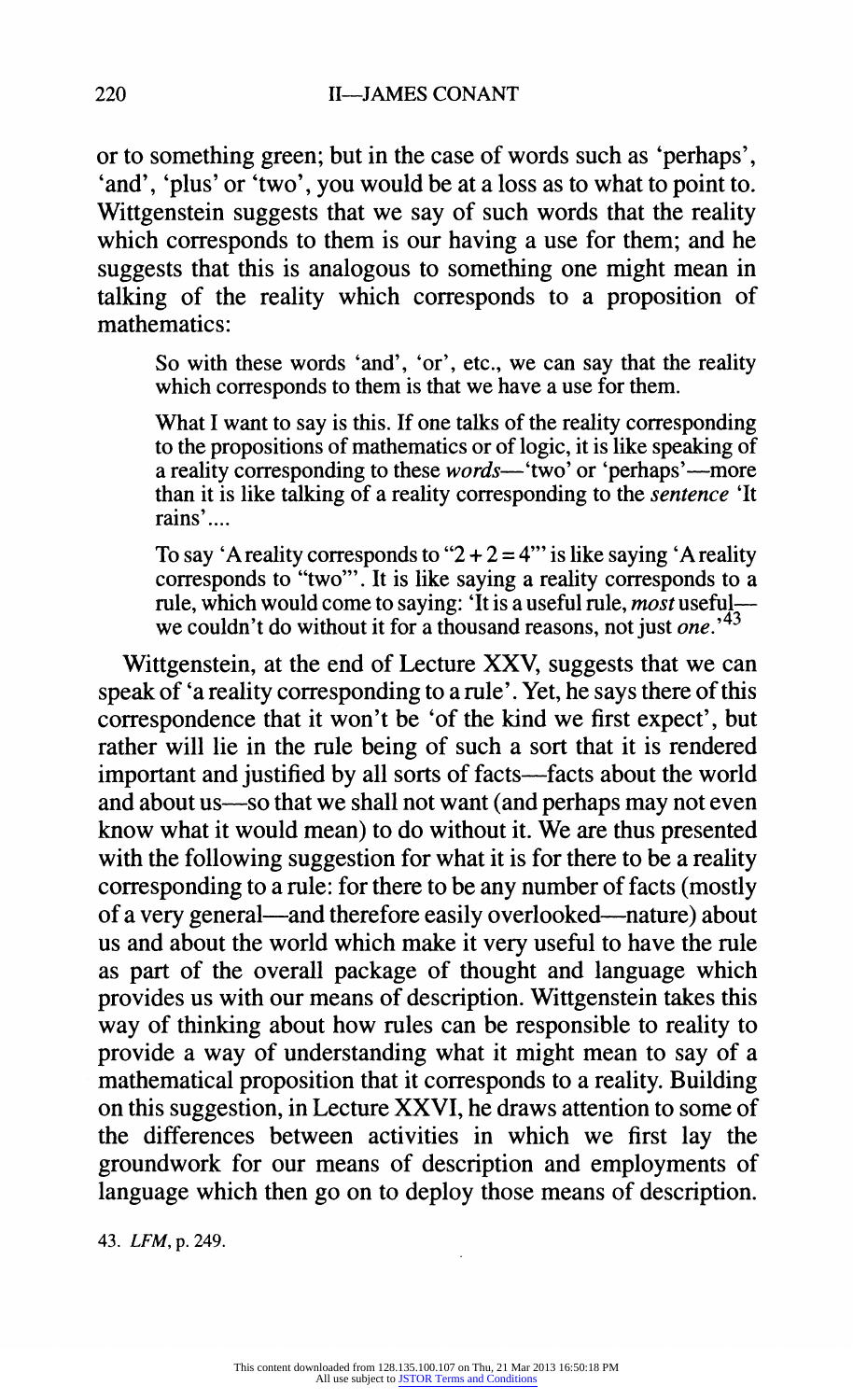**'You might say' that mathematical propositions are in this respect more akin to 'preparations for a use of language', and can be thought of in this respect as 'part of the apparatus of language'**  rather than 'part of the application of language'.<sup>44</sup> Wittgenstein **goes on to say:** 

**It is the whole system of arithmetic which makes it possible for us to use '900' as we do in ordinary life. It prepares '900' for the work it has to do. In this sense, mathematical propositions do not treat of numbers. Whereas a proposition like 'There are three windows in this room' does treat of the number 3.45** 

**In this sense of 'propositions treat of numbers', coming to understand the sense in which propositions can treat of numbers requires first understanding the role mathematics plays in mixed statements-even such elementary mixed statements as 'There are three windows in this room'.** 

**There are diverse kinds of mixed statements-diverse ways in which mathematical rules and methods are integrated into empirical statements, and diverse ways in which mathematical and non-mathematical language-games interweave with one anotheras many as the sorts of application mathematics has in our lives. It is this diversity of function to which Wittgenstein thinks we need to attend, not merely in order to wallow in the motley, but because it is the interplay of these functions which occasions our puzzlement. Despite the tremendous differences at the level of detail, Wittgenstein's treatment of mathematics can in this respect be seen in its general approach to parallel his treatment of avowals (outlined in section IV). In both cases, he seeks to show how non-descriptive and descriptive dimensions of language are intertwined in-and interdependent on-one another. In the case of mathematics, what this means is that he seeks to uncover the diverse kinds of ways in which mathematics becomes embedded in forms of description. Two kinds of example come in for special attention in this regard in Lectures on the Foundations of Mathematics: (1) ways in which the formulation of a kind of ideal case enables us to describe various actual cases as departures of one or another sort from the ideal; and (2) ways in which mathematics is integrated into the body of standards for carrying out methods of arriving at descriptive propositions (as, for example, in locating miscounts or mistakes in** 

**44. LFM, p. 249. 45. LFM, p. 250.**